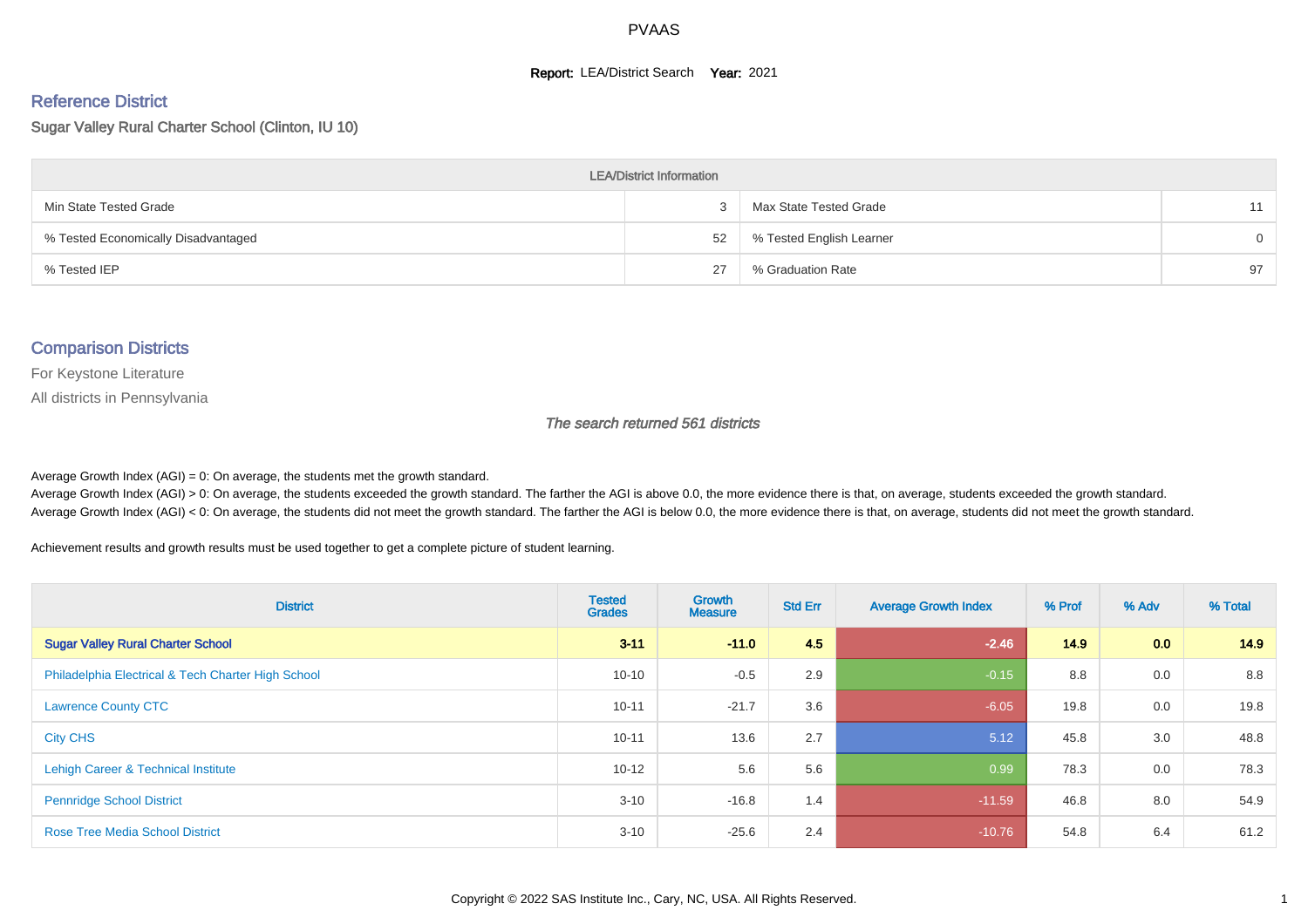| <b>District</b>                                   | <b>Tested</b><br><b>Grades</b> | <b>Growth</b><br><b>Measure</b> | <b>Std Err</b> | <b>Average Growth Index</b> | % Prof | % Adv | % Total |
|---------------------------------------------------|--------------------------------|---------------------------------|----------------|-----------------------------|--------|-------|---------|
| <b>Sugar Valley Rural Charter School</b>          | $3 - 11$                       | $-11.0$                         | 4.5            | $-2.46$                     | 14.9   | 0.0   | 14.9    |
| <b>Shikellamy School District</b>                 | $3 - 10$                       | $-22.3$                         | 2.5            | $-8.92$                     | 33.3   | 6.1   | 39.5    |
| Lackawanna Trail School District                  | $3 - 10$                       | $-21.7$                         | 3.5            | $-6.20$                     | 38.5   | 1.5   | 40.0    |
| <b>Abington School District</b>                   | $3 - 10$                       | $-11.5$                         | 1.9            | $-6.00$                     | 56.2   | 11.6  | 67.8    |
| <b>Avonworth School District</b>                  | $3 - 10$                       | $-12.6$                         | 3.1            | $-4.01$                     | 59.8   | 4.6   | 64.4    |
| <b>Marion Center Area School District</b>         | $3 - 10$                       | $-12.0$                         | 3.1            | $-3.87$                     | 33.7   | 1.1   | 34.8    |
| <b>Clearfield Area School District</b>            | $3 - 10$                       | $-9.4$                          | 2.6            | $-3.56$                     | 43.0   | 3.1   | 46.1    |
| <b>Neshannock Township School District</b>        | $3 - 10$                       | $-9.7$                          | 2.9            | $-3.34$                     | 62.4   | 5.6   | 67.9    |
| Maritime Academy Charter School                   | $3 - 10$                       | $-11.4$                         | 3.5            | $-3.29$                     | 15.2   | 0.0   | 15.2    |
| <b>Carmichaels Area School District</b>           | $3 - 10$                       | $-9.3$                          | 3.3            | $-2.81$                     | 35.1   | 1.4   | 36.5    |
| <b>Propel Charter School-Montour</b>              | $3 - 10$                       | $-10.7$                         | 3.9            | $-2.71$                     | 13.7   | 0.0   | 13.7    |
| <b>Northwest Area School District</b>             | $3 - 10$                       | $-10.0$                         | 3.8            | $-2.59$                     | 34.6   | 7.3   | 41.8    |
| <b>Blue Mountain School District</b>              | $3 - 10$                       | $-5.8$                          | 2.3            | $-2.56$                     | 46.6   | 8.5   | 55.1    |
| <b>Mahanoy Area School District</b>               | $3 - 10$                       | $-9.0$                          | 3.6            | $-2.49$                     | 26.2   | 1.6   | 27.9    |
| <b>Yough School District</b>                      | $3 - 10$                       | $-6.6$                          | 2.7            | $-2.43$                     | 50.8   | 4.0   | 54.8    |
| <b>Chartiers-Houston School District</b>          | $3 - 10$                       | $-8.6$                          | 3.5            | $-2.41$                     | 59.7   | 4.5   | 64.2    |
| Jefferson-Morgan School District                  | $3 - 10$                       | $-9.9$                          | 4.2            | $-2.35$                     | 43.8   | 4.2   | 47.9    |
| South Williamsport Area School District           | $3 - 10$                       | $-5.7$                          | 2.5            | $-2.30$                     | 45.5   | 4.5   | 50.0    |
| <b>Portage Area School District</b>               | $3 - 10$                       | $-8.1$                          | 3.6            | $-2.26$                     | 40.6   | 9.4   | 50.0    |
| <b>West Middlesex Area School District</b>        | $3 - 10$                       | $-8.4$                          | 3.8            | $-2.21$                     | 34.9   | 2.8   | 37.6    |
| <b>Benton Area School District</b>                | $3 - 10$                       | $-9.7$                          | 4.5            | $-2.18$                     | 43.2   | 5.4   | 48.6    |
| <b>Executive Education Academy Charter School</b> | $3 - 10$                       | $-6.5$                          | 3.1            | $-2.08$                     | 23.7   | 2.2   | 25.8    |
| California Area School District                   | $3 - 10$                       | $-7.3$                          | 3.6            | $-2.02$                     | 42.6   | 9.8   | 52.5    |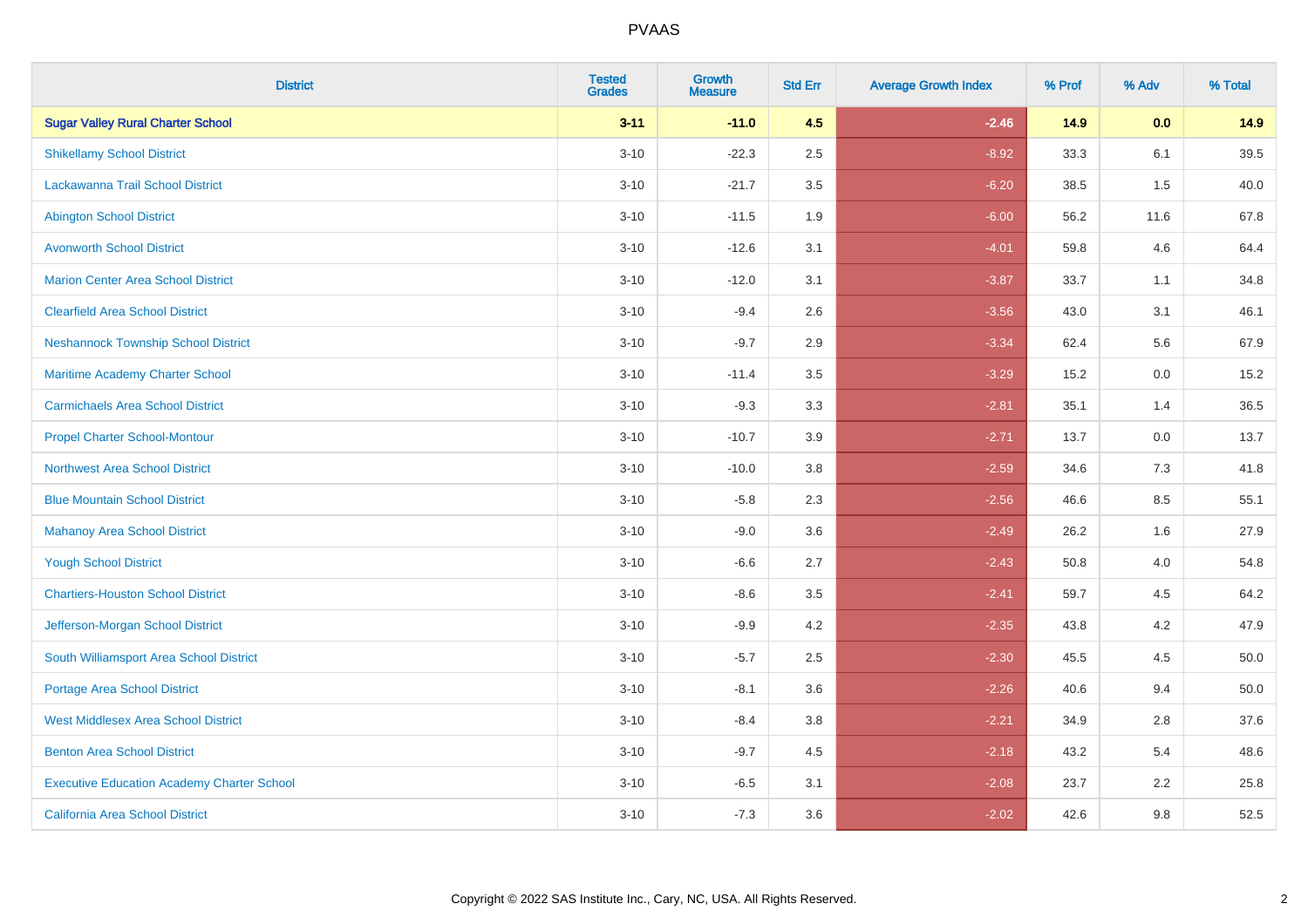| <b>District</b>                               | <b>Tested</b><br><b>Grades</b> | Growth<br><b>Measure</b> | <b>Std Err</b> | <b>Average Growth Index</b> | % Prof | % Adv   | % Total |
|-----------------------------------------------|--------------------------------|--------------------------|----------------|-----------------------------|--------|---------|---------|
| <b>Sugar Valley Rural Charter School</b>      | $3 - 11$                       | $-11.0$                  | 4.5            | $-2.46$                     | 14.9   | 0.0     | 14.9    |
| <b>Moshannon Valley School District</b>       | $3 - 10$                       | $-7.0$                   | 3.4            | $-2.01$                     | 48.5   | $0.0\,$ | 48.5    |
| <b>Mount Union Area School District</b>       | $3 - 10$                       | $-6.1$                   | 3.1            | $-1.97$                     | 32.2   | 3.4     | 35.6    |
| Montrose Area School District                 | $3 - 10$                       | $-5.5$                   | 3.0            | $-1.82$                     | 46.7   | $5.4$   | 52.2    |
| <b>Tri-Valley School District</b>             | $3 - 10$                       | $-6.4$                   | 4.1            | $-1.57$                     | 37.0   | 4.4     | 41.3    |
| <b>Fort Cherry School District</b>            | $3 - 10$                       | $-5.9$                   | 3.8            | $-1.56$                     | 55.2   | $5.2\,$ | 60.3    |
| <b>MaST Community Charter School</b>          | $3 - 10$                       | $-4.1$                   | 2.7            | $-1.52$                     | 44.0   | 9.5     | 53.4    |
| <b>Ferndale Area School District</b>          | $3 - 10$                       | $-5.8$                   | 4.3            | $-1.33$                     | 40.0   | 0.0     | 40.0    |
| <b>Cambria Heights School District</b>        | $3 - 10$                       | $-4.1$                   | 3.1            | $-1.32$                     | 51.0   | 6.0     | 57.0    |
| <b>Troy Area School District</b>              | $3 - 10$                       | $-4.3$                   | 3.4            | $-1.26$                     | 43.2   | 5.7     | 48.9    |
| <b>Kane Area School District</b>              | $3 - 10$                       | $-3.7$                   | 3.2            | $-1.17$                     | 39.5   | 9.9     | 49.4    |
| <b>Antietam School District</b>               | $3 - 10$                       | $-4.3$                   | 3.8            | $-1.13$                     | 36.4   | 5.4     | 41.8    |
| <b>Valley Grove School District</b>           | $3 - 10$                       | $-3.7$                   | 3.7            | $-1.01$                     | 51.2   | 6.1     | 57.3    |
| <b>Sullivan County School District</b>        | $3 - 10$                       | $-4.0$                   | 4.4            | $-0.90$                     | 66.7   | 2.6     | 69.2    |
| <b>Northeast Bradford School District</b>     | $3 - 10$                       | $-3.1$                   | 4.0            | $-0.78$                     | 33.9   | 3.4     | 37.3    |
| <b>Mid Valley School District</b>             | $3 - 10$                       | $-1.7$                   | 3.0            | $-0.55$                     | 45.1   | 7.8     | 52.9    |
| <b>Wyoming Area School District</b>           | $3 - 10$                       | $-1.3$                   | 2.6            | $-0.50$                     | 53.8   | 10.8    | 64.6    |
| <b>Bellwood-Antis School District</b>         | $3 - 10$                       | $-1.2$                   | 3.2            | $-0.39$                     | 55.1   | 10.1    | 65.2    |
| <b>Glendale School District</b>               | $3 - 10$                       | $-0.9$                   | 3.7            | $-0.24$                     | 50.0   | 5.4     | 55.4    |
| <b>Reynolds School District</b>               | $3 - 10$                       | 0.5                      | 3.4            | 0.16                        | 52.1   | 7.0     | 59.2    |
| <b>Bloomsburg Area School District</b>        | $3 - 10$                       | 0.7                      | 3.0            | 0.23                        | 55.9   | 11.8    | 67.6    |
| <b>Mastery Charter School - Thomas Campus</b> | $3 - 10$                       | 2.1                      | 6.2            | 0.33                        | 28.6   | 0.0     | 28.6    |
| <b>Wallingford-Swarthmore School District</b> | $3 - 10$                       | 0.9                      | 2.4            | 0.38                        | 64.4   | 22.7    | 87.1    |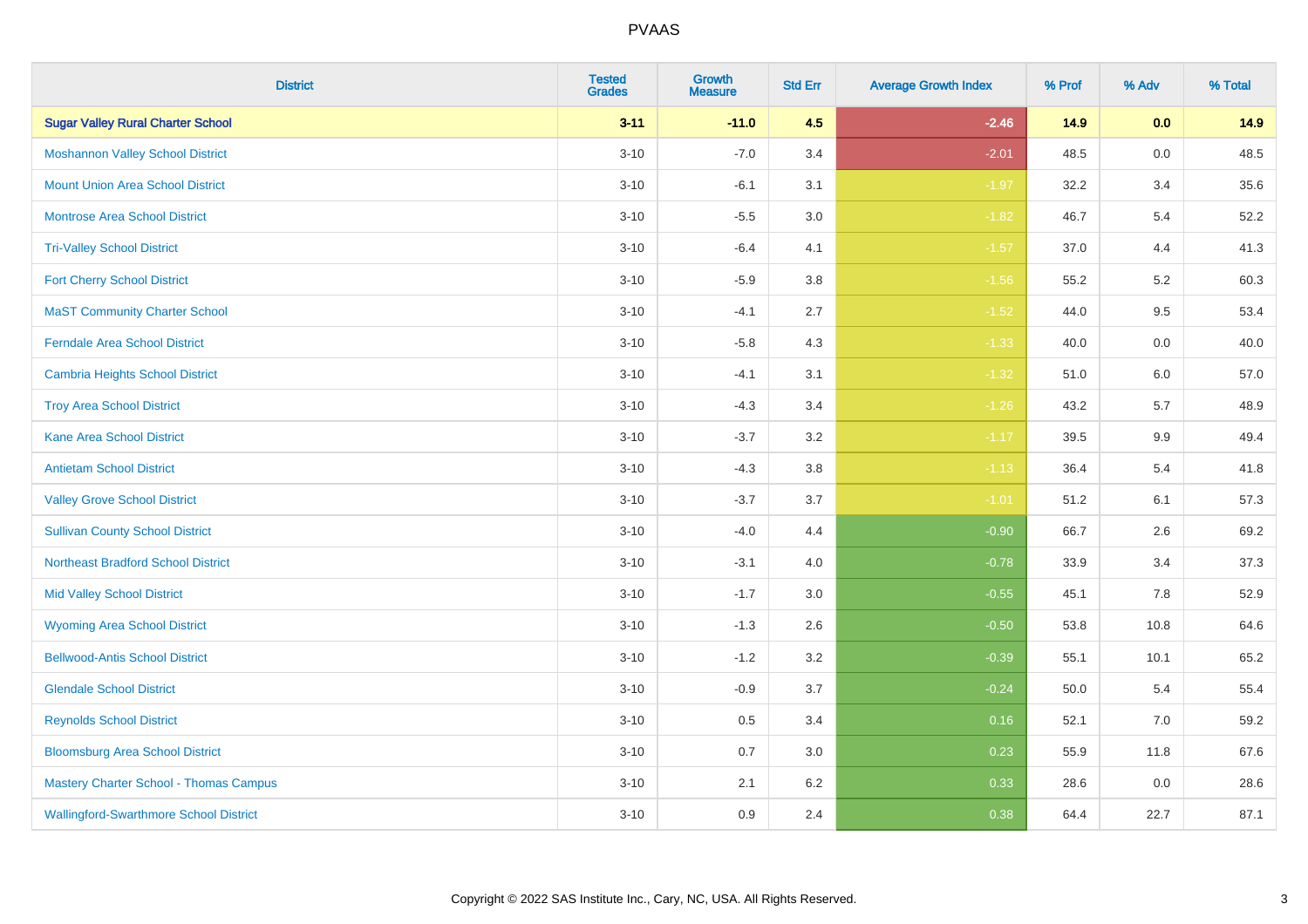| <b>District</b>                                    | <b>Tested</b><br><b>Grades</b> | <b>Growth</b><br><b>Measure</b> | <b>Std Err</b> | <b>Average Growth Index</b> | % Prof | % Adv | % Total |
|----------------------------------------------------|--------------------------------|---------------------------------|----------------|-----------------------------|--------|-------|---------|
| <b>Sugar Valley Rural Charter School</b>           | $3 - 11$                       | $-11.0$                         | 4.5            | $-2.46$                     | 14.9   | 0.0   | 14.9    |
| <b>Harmony Area School District</b>                | $3 - 10$                       | 4.5                             | 6.3            | 0.72                        | 33.3   | 13.3  | 46.7    |
| <b>Southeastern Greene School District</b>         | $3 - 10$                       | 3.3                             | 4.6            | 0.72                        | 57.6   | 6.1   | 63.6    |
| <b>Shanksville-Stonycreek School District</b>      | $3 - 10$                       | $7.0\,$                         | 5.9            | 1.20                        | 64.7   | 17.6  | 82.4    |
| <b>MaST Community Charter School II</b>            | $3 - 10$                       | 4.4                             | 3.2            | 1.37                        | 28.4   | 3.4   | 31.8    |
| <b>South Butler County School District</b>         | $3 - 10$                       | 3.9                             | 2.5            | 1.54                        | 53.1   | 16.6  | 69.7    |
| <b>Allegheny-Clarion Valley School District</b>    | $3 - 10$                       | $7.8\,$                         | 4.7            | 1.65                        | 53.3   | 3.3   | 56.7    |
| <b>Sto-Rox School District</b>                     | $3 - 10$                       | 6.6                             | 3.7            | 1.80                        | 13.4   | 0.0   | 13.4    |
| <b>Monessen City School District</b>               | $3 - 10$                       | 8.3                             | 4.5            | 1.85                        | 42.9   | 2.9   | 45.7    |
| <b>Beaver Area School District</b>                 | $3 - 10$                       | 4.7                             | 2.4            | 1.94                        | 57.4   | 16.8  | 74.2    |
| <b>Central Valley School District</b>              | $3 - 10$                       | 4.8                             | 2.4            | 1.98                        | 56.9   | 9.0   | 65.9    |
| <b>Muhlenberg School District</b>                  | $3 - 10$                       | 4.0                             | 1.9            | 2.10                        | 34.2   | 2.6   | 36.8    |
| <b>Carbondale Area School District</b>             | $3 - 10$                       | 7.4                             | 3.3            | 2.25                        | 56.6   | 2.6   | 59.2    |
| <b>Collegium Charter School</b>                    | $3 - 10$                       | 5.9                             | 2.5            | 2.33                        | 38.1   | 7.9   | 46.0    |
| <b>Belmont Charter School</b>                      | $3 - 10$                       | 16.0                            | 6.5            | 2.45                        | 64.3   | 0.0   | 64.3    |
| <b>Bethlehem-Center School District</b>            | $3 - 10$                       | 8.1                             | 3.3            | 2.46                        | 35.1   | 1.4   | 36.5    |
| <b>Mars Area School District</b>                   | $3 - 10$                       | 5.7                             | 2.1            | 2.75                        | 57.9   | 18.2  | 76.1    |
| <b>Freeport Area School District</b>               | $3 - 10$                       | 9.7                             | 2.5            | 3.91                        | 57.5   | 17.8  | 75.3    |
| <b>Centennial School District</b>                  | $3 - 10$                       | 7.1                             | 1.7            | 4.29                        | 50.1   | 8.7   | 58.9    |
| <b>Commonwealth Charter Academy Charter School</b> | $3 - 10$                       | 9.1                             | 1.9            | 4.90                        | 47.2   | 9.1   | 56.3    |
| <b>Fleetwood Area School District</b>              | $3 - 10$                       | 12.2                            | 2.2            | 5.68                        | 53.5   | 11.6  | 65.2    |
| <b>Avon Grove School District</b>                  | $3 - 10$                       | 10.0                            | 1.6            | 6.26                        | 56.3   | 18.6  | 74.9    |
| <b>Derry Township School District</b>              | $3 - 10$                       | 12.8                            | 2.0            | 6.39                        | 54.8   | 25.8  | 80.6    |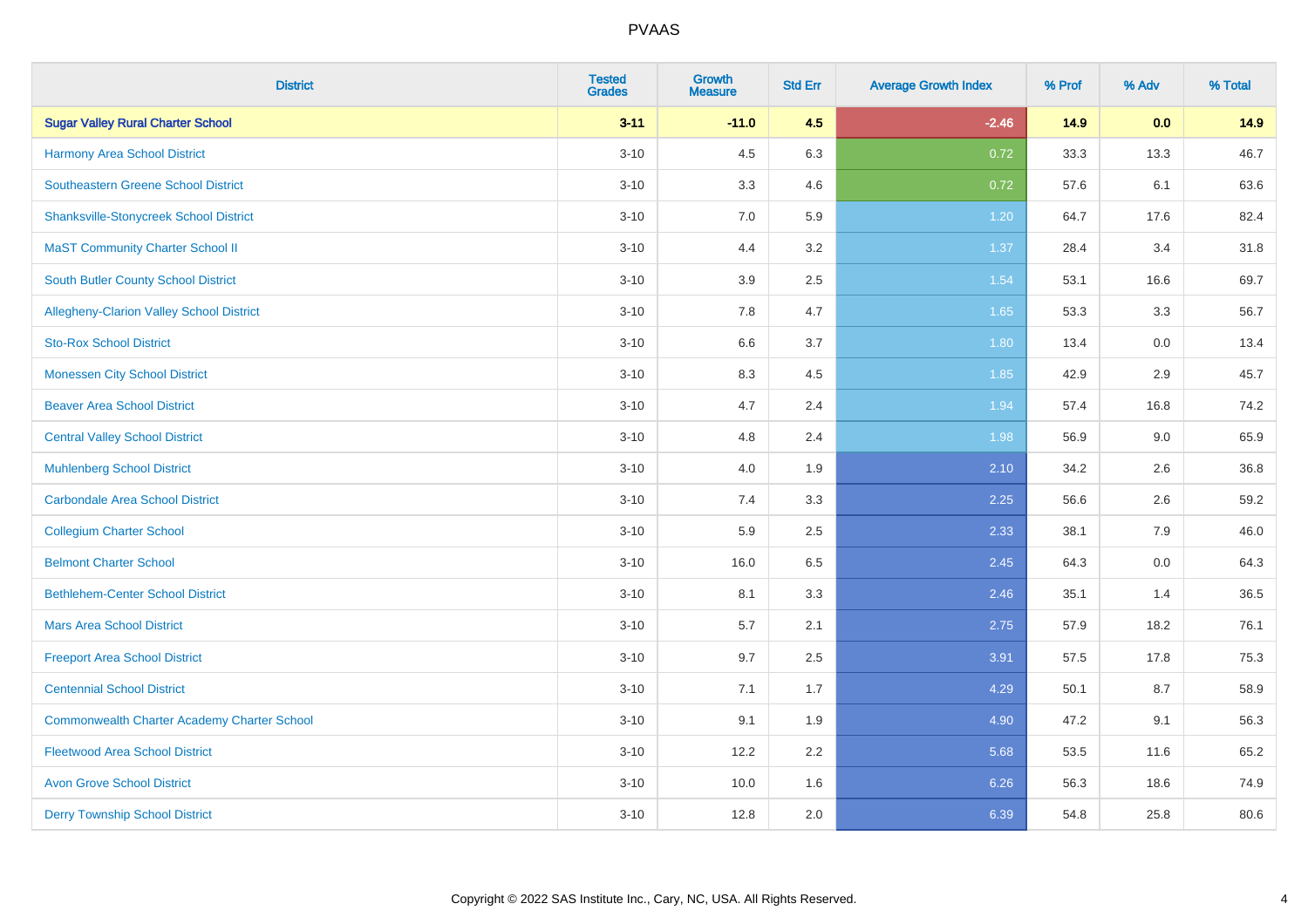| <b>District</b>                                | <b>Tested</b><br><b>Grades</b> | Growth<br><b>Measure</b> | <b>Std Err</b> | <b>Average Growth Index</b> | % Prof | % Adv   | % Total |
|------------------------------------------------|--------------------------------|--------------------------|----------------|-----------------------------|--------|---------|---------|
| <b>Sugar Valley Rural Charter School</b>       | $3 - 11$                       | $-11.0$                  | 4.5            | $-2.46$                     | 14.9   | 0.0     | 14.9    |
| <b>Garnet Valley School District</b>           | $3 - 10$                       | 10.9                     | 1.7            | 6.53                        | 67.1   | 19.0    | 86.1    |
| <b>Wissahickon School District</b>             | $3 - 10$                       | 12.5                     | 1.8            | 6.85                        | 58.3   | 22.4    | 80.7    |
| Owen J Roberts School District                 | $3 - 11$                       | $-12.3$                  | 1.6            | $-7.61$                     | 57.0   | 11.9    | 69.0    |
| <b>Hatboro-Horsham School District</b>         | $3 - 11$                       | $-12.8$                  | 1.7            | $-7.47$                     | 45.6   | 7.2     | 52.8    |
| Philipsburg-Osceola Area School District       | $3 - 11$                       | $-24.8$                  | 3.3            | $-7.43$                     | 19.7   | 2.6     | 22.4    |
| <b>Chambersburg Area School District</b>       | $3 - 11$                       | $-9.5$                   | 1.3            | $-7.20$                     | 42.7   | $8.6\,$ | 51.4    |
| <b>Northwestern School District</b>            | $3 - 11$                       | $-24.9$                  | 3.5            | $-7.13$                     | 42.6   | 2.9     | 45.6    |
| <b>Bristol Township School District</b>        | $3 - 11$                       | $-13.9$                  | 2.0            | $-7.05$                     | 31.0   | 3.7     | 34.7    |
| <b>Curwensville Area School District</b>       | $3 - 11$                       | $-27.9$                  | 4.1            | $-6.72$                     | 42.5   | 4.1     | 46.6    |
| Mifflinburg Area School District               | $3 - 11$                       | $-15.8$                  | 2.5            | $-6.30$                     | 42.4   | 4.0     | 46.4    |
| <b>Ringgold School District</b>                | $3 - 11$                       | $-14.7$                  | 2.4            | $-6.04$                     | 41.5   | 7.9     | 49.4    |
| <b>Springfield Township School District</b>    | $3 - 11$                       | $-18.9$                  | 3.2            | $-5.88$                     | 62.6   | 3.6     | 66.3    |
| <b>Solanco School District</b>                 | $3 - 11$                       | $-11.0$                  | 2.0            | $-5.55$                     | 41.6   | 4.5     | 46.1    |
| <b>Exeter Township School District</b>         | $3 - 11$                       | $-10.4$                  | 1.9            | $-5.44$                     | 50.6   | 2.7     | 53.3    |
| <b>Southern Fulton School District</b>         | $3 - 11$                       | $-23.7$                  | 4.4            | $-5.37$                     | 34.2   | 10.5    | 44.7    |
| <b>Plum Borough School District</b>            | $3 - 11$                       | $-11.3$                  | 2.2            | $-5.19$                     | 51.1   | 9.0     | 60.1    |
| <b>Titusville Area School District</b>         | $3 - 11$                       | $-13.2$                  | 2.6            | $-4.99$                     | 43.2   | 4.8     | 48.0    |
| Southern Columbia Area School District         | $3 - 11$                       | $-14.6$                  | 3.0            | $-4.92$                     | 55.0   | 4.0     | 59.0    |
| Schuylkill Haven Area School District          | $3 - 11$                       | $-15.3$                  | 3.1            | $-4.87$                     | 49.7   | 2.4     | 52.1    |
| <b>Tacony Academy Charter School</b>           | $3 - 11$                       | $-14.7$                  | 3.0            | $-4.82$                     | 22.4   | 1.8     | 24.1    |
| <b>Frazier School District</b>                 | $3 - 11$                       | $-17.2$                  | 3.7            | $-4.70$                     | 37.1   | 1.6     | 38.7    |
| <b>Riverside Beaver County School District</b> | $3 - 11$                       | $-14.0$                  | 3.0            | $-4.64$                     | 49.4   | 8.8     | 58.2    |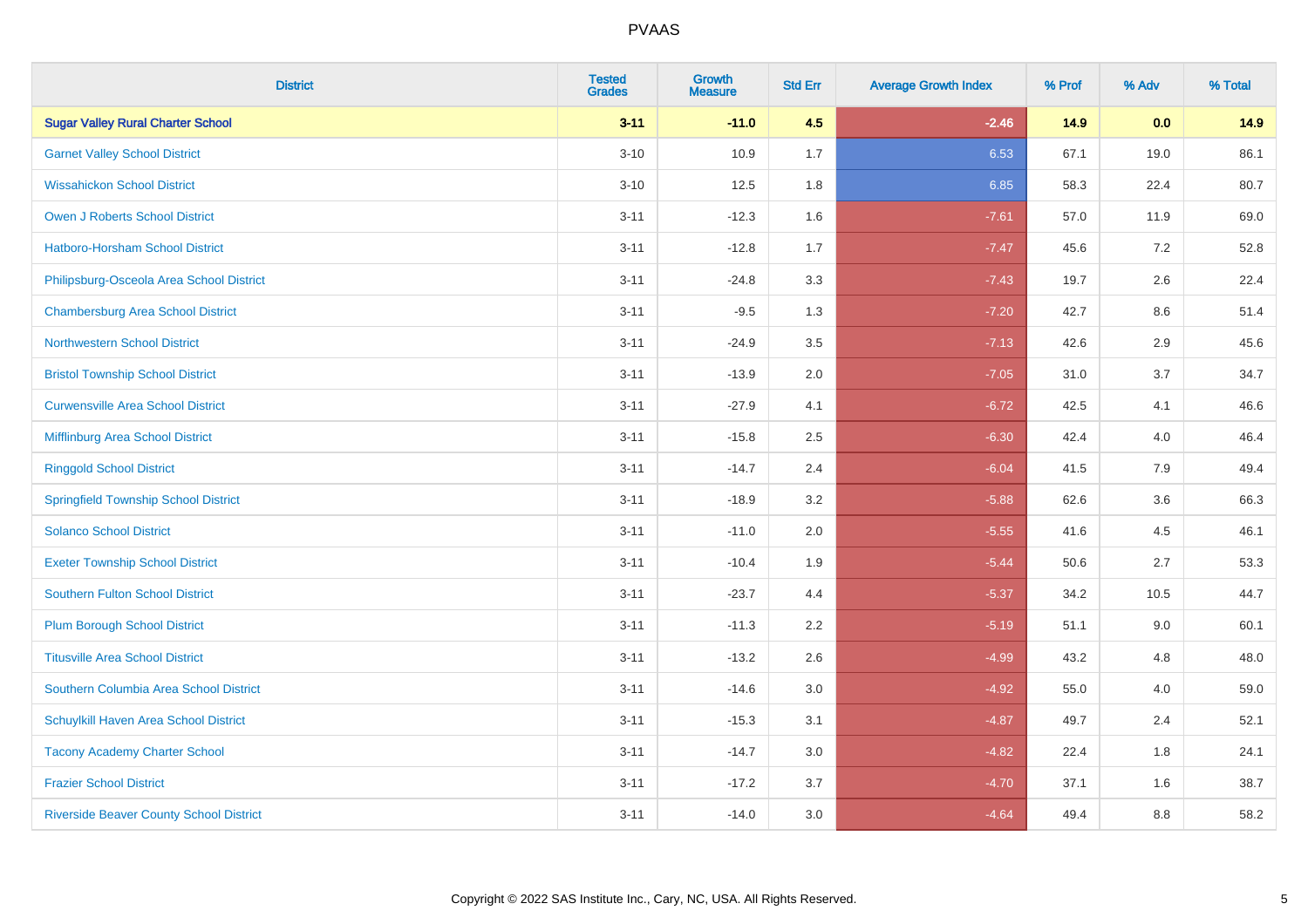| <b>District</b>                               | <b>Tested</b><br><b>Grades</b> | <b>Growth</b><br><b>Measure</b> | <b>Std Err</b> | <b>Average Growth Index</b> | % Prof | % Adv   | % Total |
|-----------------------------------------------|--------------------------------|---------------------------------|----------------|-----------------------------|--------|---------|---------|
| <b>Sugar Valley Rural Charter School</b>      | $3 - 11$                       | $-11.0$                         | 4.5            | $-2.46$                     | 14.9   | 0.0     | 14.9    |
| <b>Butler Area School District</b>            | $3 - 11$                       | $-6.5$                          | 1.5            | $-4.26$                     | 42.5   | 9.4     | 51.9    |
| Southern Tioga School District                | $3 - 11$                       | $-11.5$                         | 2.7            | $-4.25$                     | 47.8   | 6.4     | 54.3    |
| <b>South Park School District</b>             | $3 - 11$                       | $-11.3$                         | 2.7            | $-4.23$                     | 53.5   | 13.7    | 67.3    |
| <b>Wellsboro Area School District</b>         | $3 - 11$                       | $-12.4$                         | 3.0            | $-4.11$                     | 49.2   | 11.9    | 61.1    |
| <b>Big Spring School District</b>             | $3 - 11$                       | $-9.8$                          | 2.4            | $-4.00$                     | 38.6   | 8.9     | 47.5    |
| Southern Huntingdon County School District    | $3 - 11$                       | $-12.9$                         | 3.2            | $-3.98$                     | 32.5   | 2.5     | 35.0    |
| <b>Minersville Area School District</b>       | $3 - 11$                       | $-14.4$                         | 3.7            | $-3.90$                     | 39.3   | 3.3     | 42.6    |
| Propel Charter School - Braddock Hills        | $3 - 11$                       | $-13.6$                         | 3.6            | $-3.81$                     | 9.7    | 1.6     | 11.3    |
| Johnsonburg Area School District              | $3 - 11$                       | $-14.1$                         | 3.9            | $-3.62$                     | 54.0   | 4.6     | 58.6    |
| <b>Berwick Area School District</b>           | $3 - 11$                       | $-9.3$                          | 2.6            | $-3.59$                     | 42.1   | 5.5     | 47.6    |
| <b>Ridgway Area School District</b>           | $3 - 11$                       | $-14.5$                         | 4.1            | $-3.56$                     | 49.0   | 9.8     | 58.8    |
| <b>Moniteau School District</b>               | $3 - 11$                       | $-11.8$                         | 3.3            | $-3.56$                     | 50.0   | $6.3\,$ | 56.3    |
| <b>Milton Area School District</b>            | $3 - 11$                       | $-8.7$                          | 2.5            | $-3.52$                     | 45.4   | 6.9     | 52.3    |
| <b>Penn-Delco School District</b>             | $3 - 11$                       | $-6.8$                          | 1.9            | $-3.51$                     | 46.6   | 3.2     | 49.8    |
| <b>Williamsburg Community School District</b> | $3 - 11$                       | $-14.3$                         | 4.1            | $-3.48$                     | 28.3   | $0.0\,$ | 28.3    |
| <b>Elizabeth Forward School District</b>      | $3 - 11$                       | $-8.4$                          | 2.4            | $-3.41$                     | 51.7   | 4.0     | 55.7    |
| <b>Steelton-Highspire School District</b>     | $3 - 11$                       | $-11.8$                         | 3.5            | $-3.40$                     | 14.5   | 0.0     | 14.5    |
| <b>Boyertown Area School District</b>         | $3 - 11$                       | $-4.7$                          | 1.5            | $-3.17$                     | 55.2   | 11.3    | 66.5    |
| <b>Wallenpaupack Area School District</b>     | $3 - 11$                       | $-7.1$                          | 2.3            | $-3.09$                     | 40.8   | 2.4     | 43.1    |
| <b>Dubois Area School District</b>            | $3 - 11$                       | $-6.2$                          | 2.0            | $-3.07$                     | 50.9   | 13.4    | 64.3    |
| <b>Palisades School District</b>              | $3 - 11$                       | $-8.7$                          | 2.8            | $-3.06$                     | 53.8   | 6.7     | 60.5    |
| <b>Pittsburgh School District</b>             | $3 - 11$                       | $-3.3$                          | 1.1            | $-3.04$                     | 33.9   | 8.2     | 42.1    |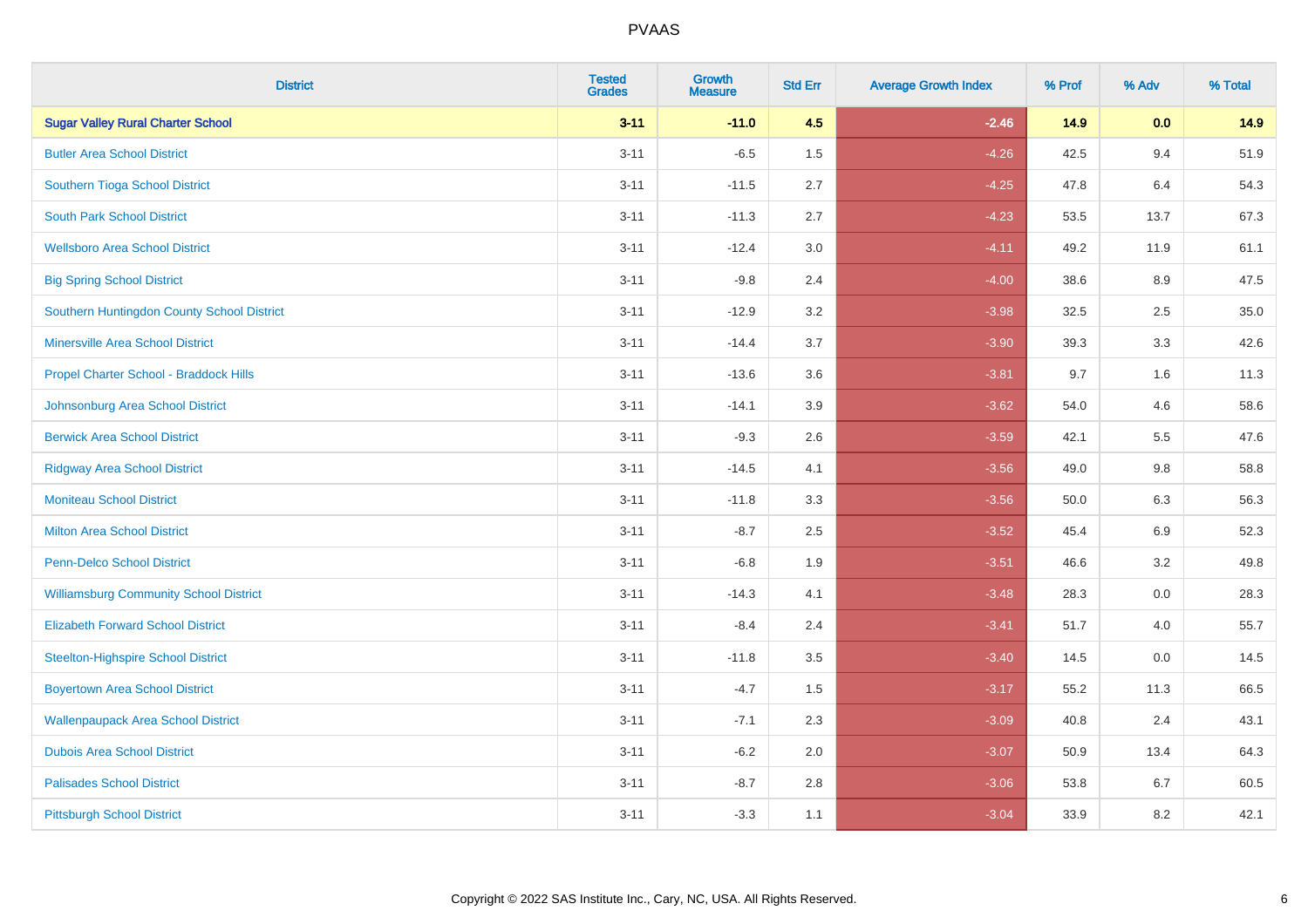| <b>District</b>                              | <b>Tested</b><br><b>Grades</b> | Growth<br><b>Measure</b> | <b>Std Err</b> | <b>Average Growth Index</b> | % Prof | % Adv   | % Total |
|----------------------------------------------|--------------------------------|--------------------------|----------------|-----------------------------|--------|---------|---------|
| <b>Sugar Valley Rural Charter School</b>     | $3 - 11$                       | $-11.0$                  | 4.5            | $-2.46$                     | 14.9   | 0.0     | 14.9    |
| Philadelphia Academy Charter School          | $3 - 11$                       | $-8.9$                   | 2.9            | $-3.04$                     | 50.5   | 2.9     | 53.4    |
| <b>North East School District</b>            | $3 - 11$                       | $-9.3$                   | 3.1            | $-3.02$                     | 62.6   | 14.4    | 77.0    |
| Penn Hills School District                   | $3 - 11$                       | $-7.6$                   | 2.6            | $-2.94$                     | 33.1   | 0.7     | 33.8    |
| <b>Rochester Area School District</b>        | $3 - 11$                       | $-13.2$                  | 4.6            | $-2.89$                     | 19.5   | 1.3     | 20.8    |
| <b>Propel Charter School-Homestead</b>       | $3 - 11$                       | $-11.7$                  | 4.1            | $-2.84$                     | 15.9   | $0.0\,$ | 15.9    |
| Nazareth Area School District                | $3 - 11$                       | $-4.7$                   | 1.7            | $-2.82$                     | 59.2   | 9.9     | 69.0    |
| <b>Carlisle Area School District</b>         | $3 - 11$                       | $-5.3$                   | 1.9            | $-2.81$                     | 54.0   | 6.3     | 60.3    |
| <b>Redbank Valley School District</b>        | $3 - 11$                       | $-9.5$                   | 3.4            | $-2.77$                     | 31.5   | 4.9     | 36.4    |
| <b>Highlands School District</b>             | $3 - 11$                       | $-7.4$                   | 2.7            | $-2.76$                     | 44.4   | 3.7     | 48.2    |
| <b>Forest Hills School District</b>          | $3 - 11$                       | $-7.3$                   | 2.7            | $-2.74$                     | 41.1   | 13.7    | 54.8    |
| <b>Trinity Area School District</b>          | $3 - 11$                       | $-5.4$                   | 2.0            | $-2.71$                     | 48.3   | 11.8    | 60.1    |
| South Allegheny School District              | $3 - 11$                       | $-8.8$                   | 3.2            | $-2.70$                     | 40.5   | 0.0     | 40.5    |
| <b>Blairsville-Saltsburg School District</b> | $3 - 11$                       | $-8.0$                   | 3.0            | $-2.68$                     | 37.3   | 7.0     | 44.3    |
| <b>Harbor Creek School District</b>          | $3 - 11$                       | $-7.1$                   | 2.7            | $-2.67$                     | 48.8   | 15.2    | 64.0    |
| <b>Pine Grove Area School District</b>       | $3 - 11$                       | $-7.7$                   | 2.9            | $-2.66$                     | 42.3   | 7.7     | 50.0    |
| <b>Dunmore School District</b>               | $3 - 11$                       | $-7.7$                   | 2.9            | $-2.62$                     | 34.0   | 7.2     | 41.2    |
| <b>Coatesville Area School District</b>      | $3 - 11$                       | $-4.4$                   | 1.7            | $-2.62$                     | 36.3   | 4.2     | 40.5    |
| <b>Slippery Rock Area School District</b>    | $3 - 11$                       | $-6.3$                   | 2.5            | $-2.51$                     | 56.2   | 9.5     | 65.7    |
| <b>North Star School District</b>            | $3 - 11$                       | $-8.7$                   | 3.5            | $-2.51$                     | 47.8   | 6.0     | 53.7    |
| <b>Keystone Central School District</b>      | $3 - 11$                       | $-5.1$                   | 2.0            | $-2.46$                     | 44.7   | 4.6     | 49.4    |
| <b>Sugar Valley Rural Charter School</b>     | $3 - 11$                       | $-11.0$                  | 4.5            | $-2.46$                     | 14.9   | 0.0     | 14.9    |
| <b>Mohawk Area School District</b>           | $3 - 11$                       | $-7.5$                   | 3.1            | $-2.45$                     | 49.4   | 11.0    | 60.4    |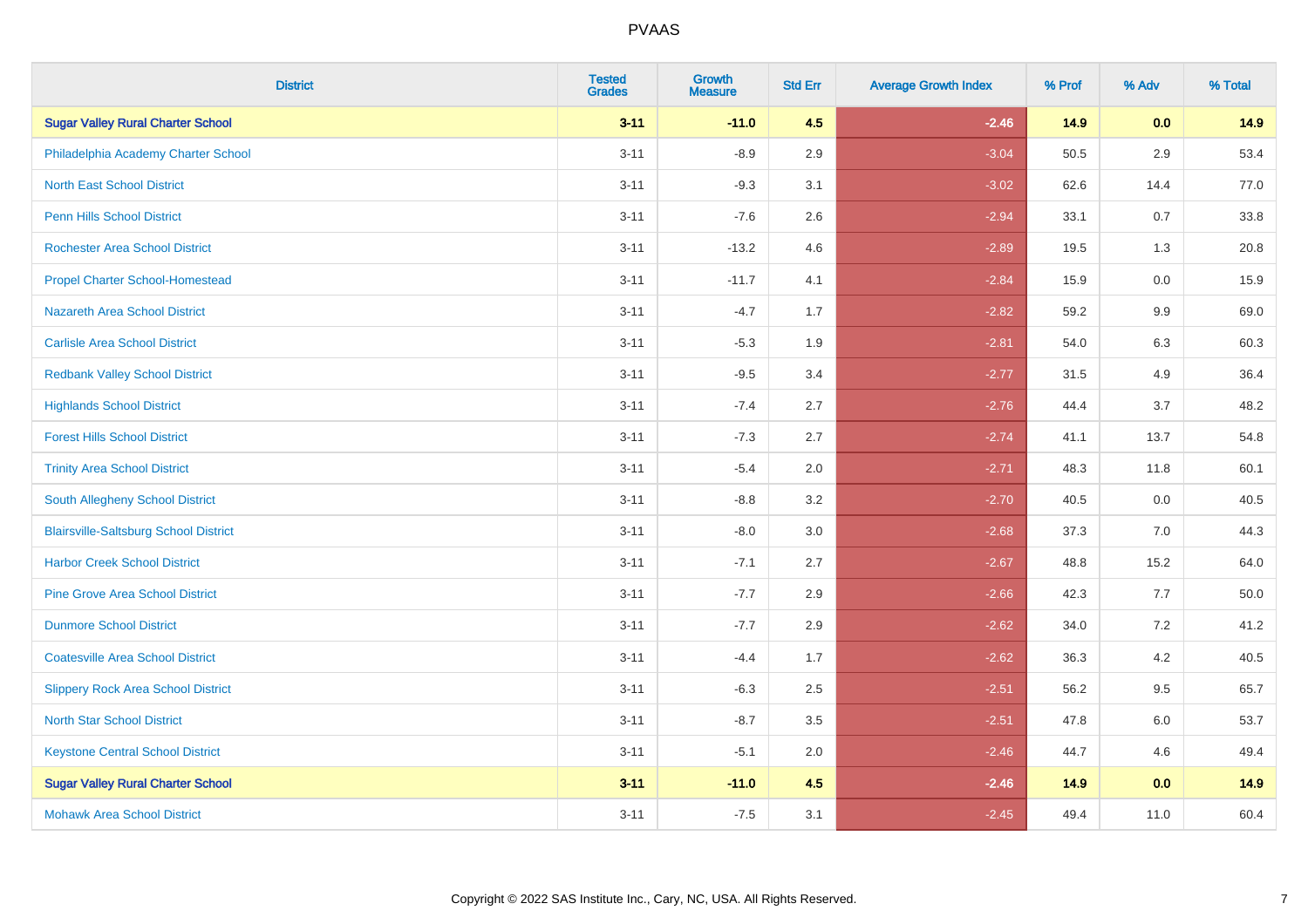| <b>District</b>                                | <b>Tested</b><br><b>Grades</b> | Growth<br><b>Measure</b> | <b>Std Err</b> | <b>Average Growth Index</b> | % Prof | % Adv   | % Total |
|------------------------------------------------|--------------------------------|--------------------------|----------------|-----------------------------|--------|---------|---------|
| <b>Sugar Valley Rural Charter School</b>       | $3 - 11$                       | $-11.0$                  | 4.5            | $-2.46$                     | 14.9   | 0.0     | 14.9    |
| <b>Farrell Area School District</b>            | $3 - 11$                       | $-10.4$                  | 4.3            | $-2.41$                     | 19.0   | 0.0     | 19.0    |
| <b>Freedom Area School District</b>            | $3 - 11$                       | $-7.1$                   | 3.0            | $-2.37$                     | 43.8   | 4.2     | 47.9    |
| <b>Southmoreland School District</b>           | $3 - 11$                       | $-8.3$                   | 3.6            | $-2.32$                     | 56.8   | 7.2     | 64.0    |
| <b>Upper Moreland Township School District</b> | $3 - 11$                       | $-5.0$                   | 2.2            | $-2.31$                     | 57.9   | 4.0     | 61.9    |
| Salisbury-Elk Lick School District             | $3 - 11$                       | $-13.5$                  | 5.9            | $-2.30$                     | 27.8   | 0.0     | 27.8    |
| <b>Indiana Area School District</b>            | $3 - 11$                       | $-5.3$                   | 2.3            | $-2.28$                     | 47.6   | 18.4    | 66.1    |
| <b>Oxford Area School District</b>             | $3 - 11$                       | $-4.3$                   | 1.9            | $-2.26$                     | 41.3   | 8.0     | 49.3    |
| <b>East Lycoming School District</b>           | $3 - 11$                       | $-6.0$                   | 2.7            | $-2.24$                     | 48.3   | 4.2     | 52.5    |
| <b>Windber Area School District</b>            | $3 - 11$                       | $-7.2$                   | 3.2            | $-2.24$                     | 55.4   | 7.2     | 62.6    |
| <b>Muncy School District</b>                   | $3 - 11$                       | $-8.1$                   | 3.7            | $-2.21$                     | 42.0   | $3.8\,$ | 45.8    |
| Jim Thorpe Area School District                | $3 - 11$                       | $-5.8$                   | 2.7            | $-2.19$                     | 33.3   | 7.4     | 40.7    |
| <b>Perkiomen Valley School District</b>        | $3 - 11$                       | $-3.5$                   | 1.6            | $-2.18$                     | 53.8   | 13.4    | 67.2    |
| <b>Crawford Central School District</b>        | $3 - 11$                       | $-4.7$                   | 2.2            | $-2.15$                     | 40.6   | 10.5    | 51.1    |
| <b>Aliquippa School District</b>               | $3 - 11$                       | $-9.0$                   | 4.2            | $-2.14$                     | 11.0   | 0.0     | 11.0    |
| <b>Williams Valley School District</b>         | $3 - 11$                       | $-7.3$                   | 3.4            | $-2.13$                     | 23.2   | 0.0     | 23.2    |
| <b>Middletown Area School District</b>         | $3 - 11$                       | $-5.3$                   | 2.6            | $-2.05$                     | 46.4   | 5.3     | 51.7    |
| <b>Karns City Area School District</b>         | $3 - 11$                       | $-6.0$                   | 2.9            | $-2.03$                     | 53.1   | 8.3     | 61.5    |
| <b>Corry Area School District</b>              | $3 - 11$                       | $-5.3$                   | 2.6            | $-2.03$                     | 38.5   | 6.0     | 44.5    |
| <b>Upper Dauphin Area School District</b>      | $3 - 11$                       | $-6.3$                   | 3.2            | $-1.98$                     | 37.4   | 4.8     | 42.2    |
| <b>Bermudian Springs School District</b>       | $3 - 11$                       | $-5.5$                   | 2.9            | $-1.94$                     | 56.4   | 6.8     | 63.2    |
| <b>Somerset Area School District</b>           | $3 - 11$                       | $-4.4$                   | 2.3            | $-1.93$                     | 44.4   | 14.9    | 59.3    |
| Mount Pleasant Area School District            | $3 - 11$                       | $-5.0$                   | 2.6            | $-1.93$                     | 52.6   | 0.0     | 52.6    |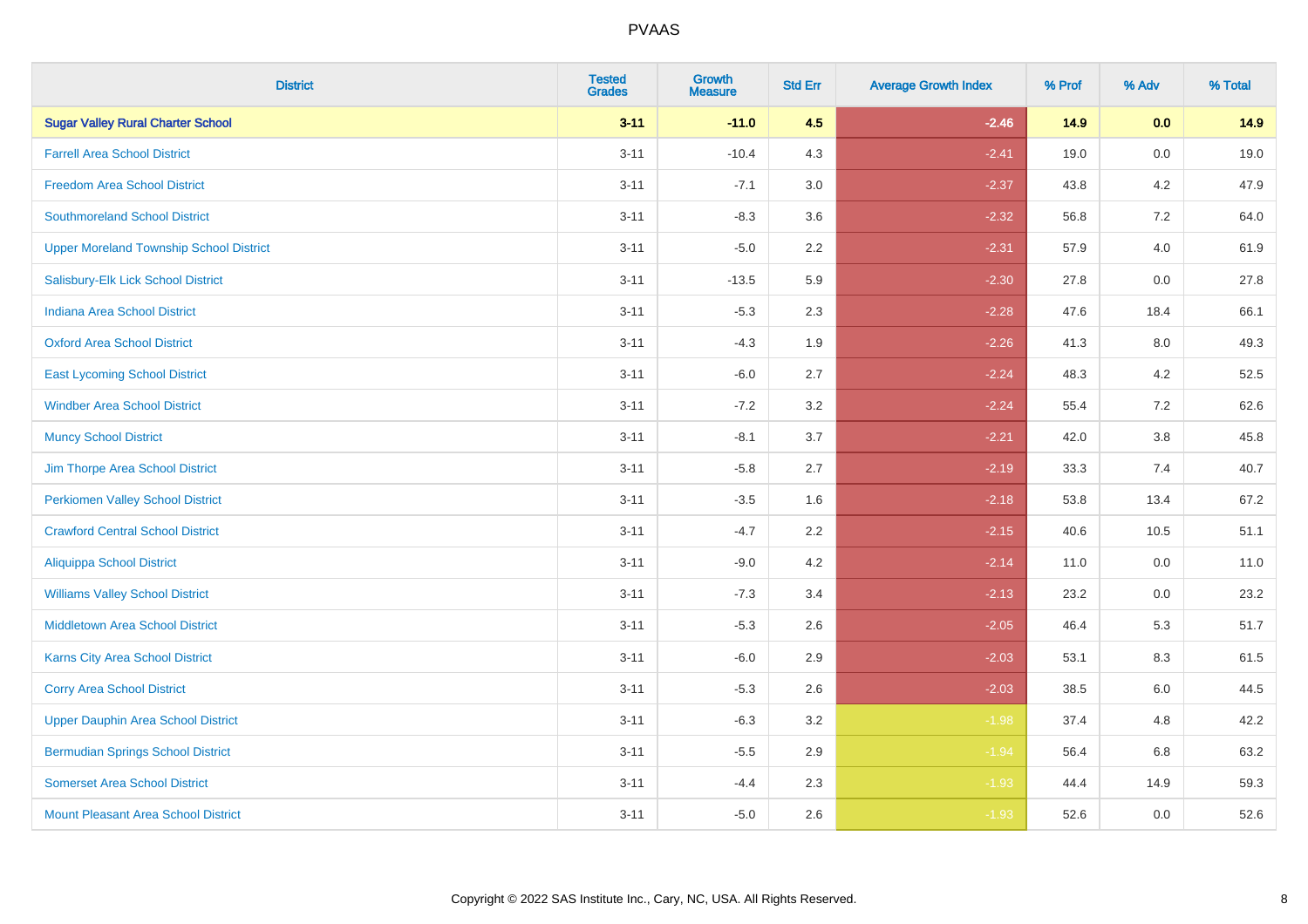| <b>District</b>                                | <b>Tested</b><br><b>Grades</b> | <b>Growth</b><br><b>Measure</b> | <b>Std Err</b> | <b>Average Growth Index</b> | % Prof | % Adv   | % Total |
|------------------------------------------------|--------------------------------|---------------------------------|----------------|-----------------------------|--------|---------|---------|
| <b>Sugar Valley Rural Charter School</b>       | $3 - 11$                       | $-11.0$                         | 4.5            | $-2.46$                     | 14.9   | 0.0     | 14.9    |
| <b>Gettysburg Area School District</b>         | $3 - 11$                       | $-4.0$                          | 2.1            | $-1.89$                     | 45.3   | 14.0    | 59.3    |
| <b>Greensburg Salem School District</b>        | $3 - 11$                       | $-4.4$                          | 2.4            | $-1.88$                     | 47.6   | 4.9     | 52.4    |
| <b>East Allegheny School District</b>          | $3 - 11$                       | $-6.3$                          | 3.3            | $-1.87$                     | 31.9   | 9.7     | 41.7    |
| <b>Western Beaver County School District</b>   | $3 - 11$                       | $-7.8$                          | 4.2            | $-1.87$                     | 56.5   | 6.5     | 63.0    |
| <b>Kiski Area School District</b>              | $3 - 11$                       | $-3.7$                          | 2.0            | $-1.86$                     | 57.4   | 10.4    | 67.8    |
| <b>Brandywine Heights Area School District</b> | $3 - 11$                       | $-4.9$                          | 2.7            | $-1.81$                     | 49.2   | 8.2     | 57.4    |
| <b>Pequea Valley School District</b>           | $3 - 11$                       | $-5.8$                          | 3.2            | $-1.80$                     | 39.8   | 9.1     | 48.9    |
| <b>Pittston Area School District</b>           | $3 - 11$                       | $-10.1$                         | 5.6            | $-1.80$                     | 38.1   | 9.5     | 47.6    |
| <b>Washington School District</b>              | $3 - 11$                       | $-4.9$                          | 2.8            | $-1.76$                     | 30.1   | 2.4     | 32.5    |
| <b>Canton Area School District</b>             | $3 - 11$                       | $-5.5$                          | 3.2            | $-1.75$                     | 40.7   | 2.3     | 43.0    |
| <b>Brentwood Borough School District</b>       | $3 - 11$                       | $-5.3$                          | 3.0            | $-1.72$                     | 52.0   | 6.1     | 58.2    |
| East Pennsboro Area School District            | $3 - 11$                       | $-4.2$                          | 2.5            | $-1.71$                     | 60.8   | $8.5\,$ | 69.3    |
| <b>Fairfield Area School District</b>          | $3 - 11$                       | $-5.6$                          | 3.4            | $-1.66$                     | 57.9   | 4.0     | 61.8    |
| <b>Shamokin Area School District</b>           | $3 - 11$                       | $-7.7$                          | 4.8            | $-1.60$                     | 38.1   | 3.2     | 41.3    |
| <b>Claysburg-Kimmel School District</b>        | $3 - 11$                       | $-5.7$                          | 4.0            | $-1.42$                     | 42.9   | 8.2     | 51.0    |
| <b>Westmont Hilltop School District</b>        | $3 - 11$                       | $-4.0$                          | 2.8            | $-1.40$                     | 36.3   | 13.3    | 49.6    |
| <b>Greencastle-Antrim School District</b>      | $3 - 11$                       | $-3.0$                          | 2.2            | $-1.36$                     | 62.4   | 9.9     | 72.3    |
| <b>Ellwood City Area School District</b>       | $3 - 11$                       | $-4.2$                          | 3.2            | $-1.29$                     | 54.1   | 14.1    | 68.2    |
| <b>Shade-Central City School District</b>      | $3 - 11$                       | $-5.9$                          | 4.6            | $-1.28$                     | 27.8   | 0.0     | 27.8    |
| <b>Elk Lake School District</b>                | $3 - 11$                       | $-4.0$                          | 3.3            | $-1.23$                     | 46.2   | 3.3     | 49.4    |
| <b>Riverview School District</b>               | $3 - 11$                       | $-4.6$                          | 3.8            | $-1.20$                     | 57.9   | 15.8    | 73.7    |
| <b>Greater Johnstown School District</b>       | $3 - 11$                       | $-3.1$                          | 2.6            | $-1.19$                     | 26.1   | 0.0     | 26.1    |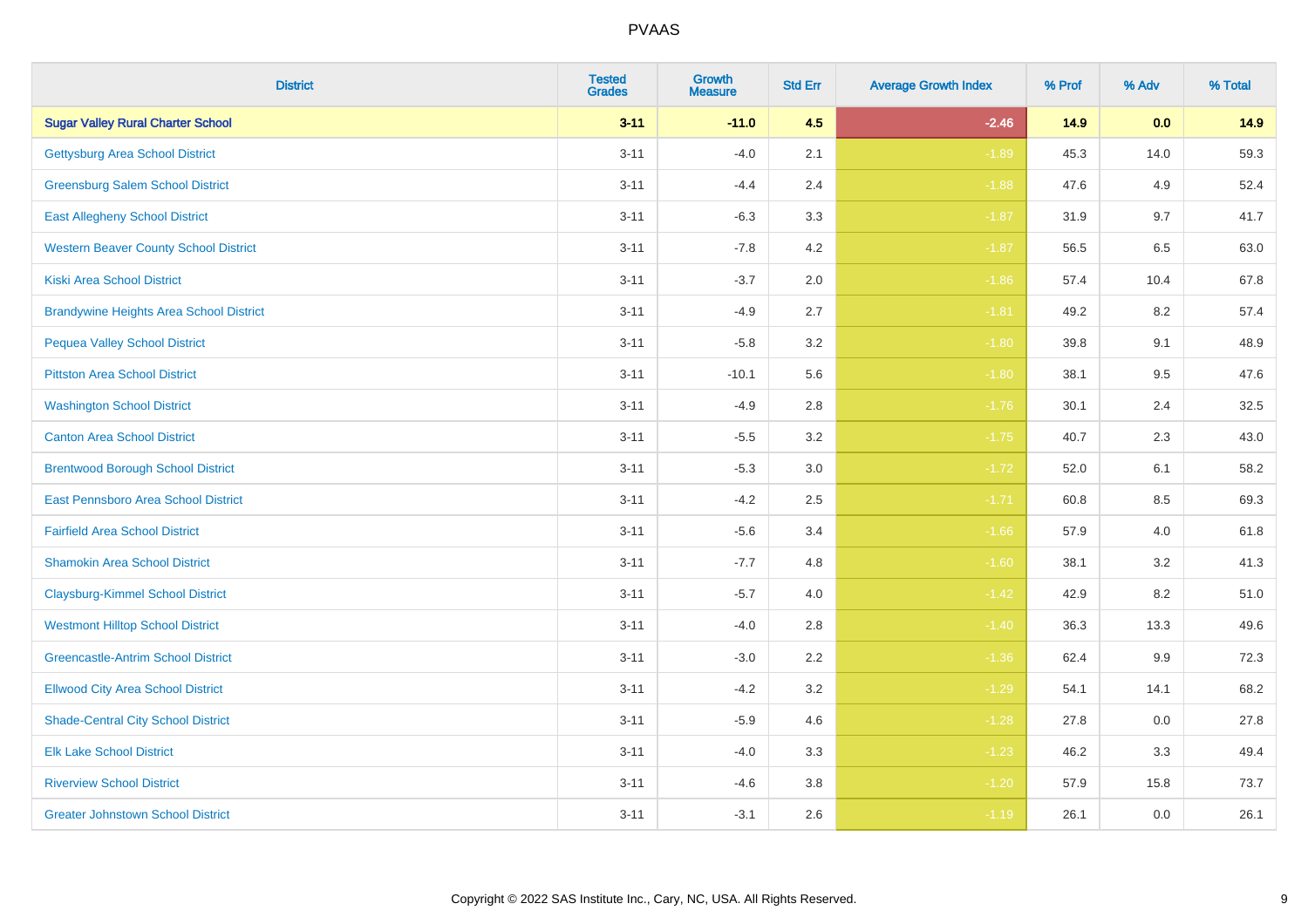| <b>District</b>                              | <b>Tested</b><br><b>Grades</b> | Growth<br><b>Measure</b> | <b>Std Err</b> | <b>Average Growth Index</b> | % Prof | % Adv   | % Total  |
|----------------------------------------------|--------------------------------|--------------------------|----------------|-----------------------------|--------|---------|----------|
| <b>Sugar Valley Rural Charter School</b>     | $3 - 11$                       | $-11.0$                  | 4.5            | $-2.46$                     | 14.9   | 0.0     | 14.9     |
| <b>Big Beaver Falls Area School District</b> | $3 - 11$                       | $-3.9$                   | 3.3            | $-1.18$                     | 34.1   | $3.5\,$ | 37.6     |
| <b>Chichester School District</b>            | $3 - 11$                       | $-2.7$                   | 2.3            | $-1.17$                     | 44.6   | 6.6     | 51.2     |
| Jeannette City School District               | $3 - 11$                       | $-4.3$                   | $3.8\,$        | $-1.13$                     | 46.7   | $7.5\,$ | 54.2     |
| <b>Dallas School District</b>                | $3 - 11$                       | $-2.5$                   | 2.2            | $-1.12$                     | 54.9   | 7.6     | 62.4     |
| <b>Juniata Valley School District</b>        | $3 - 11$                       | $-3.9$                   | 3.5            | $-1.10$                     | 44.4   | 3.5     | 47.8     |
| <b>Riverside School District</b>             | $3 - 11$                       | $-3.2$                   | 3.0            | $-1.09$                     | 43.0   | 9.0     | 52.0     |
| <b>Quaker Valley School District</b>         | $3 - 11$                       | $-2.8$                   | 2.6            | $-1.08$                     | 55.2   | 13.2    | 68.4     |
| Oil City Area School District                | $3 - 11$                       | $-2.9$                   | 2.6            | $-1.08$                     | 44.4   | 5.8     | $50.2\,$ |
| <b>West Greene School District</b>           | $3 - 11$                       | $-4.5$                   | 4.3            | $-1.04$                     | 36.6   | 7.3     | 43.9     |
| <b>Lewisburg Area School District</b>        | $3 - 11$                       | $-2.7$                   | 2.6            | $-1.03$                     | 57.0   | 18.5    | 75.6     |
| <b>Seneca Valley School District</b>         | $3 - 11$                       | $-1.4$                   | 1.4            | $-0.99$                     | 57.2   | 11.4    | 68.6     |
| <b>North Hills School District</b>           | $3 - 11$                       | $-1.8$                   | 1.8            | $-0.96$                     | 59.1   | 14.1    | 73.2     |
| <b>Wyoming Valley West School District</b>   | $3 - 11$                       | $-2.2$                   | 2.4            | $-0.91$                     | 49.4   | 3.0     | 52.4     |
| <b>Austin Area School District</b>           | $3 - 11$                       | $-5.7$                   | 6.4            | $-0.90$                     | 33.3   | 5.6     | 38.9     |
| <b>Montour School District</b>               | $3 - 11$                       | $-1.8$                   | 2.1            | $-0.88$                     | 61.4   | 15.1    | 76.5     |
| <b>Charleroi School District</b>             | $3 - 11$                       | $-2.6$                   | 3.0            | $-0.86$                     | 55.7   | 7.4     | 63.1     |
| <b>Phoenixville Area School District</b>     | $3 - 11$                       | $-1.7$                   | 2.1            | $-0.83$                     | 59.9   | 10.6    | 70.5     |
| <b>Chartiers Valley School District</b>      | $3 - 11$                       | $-1.7$                   | 2.0            | $-0.81$                     | 54.7   | 8.4     | 63.1     |
| <b>Forest Area School District</b>           | $3 - 11$                       | $-4.4$                   | 5.4            | $-0.81$                     | 36.2   | 2.1     | 38.3     |
| <b>Lebanon School District</b>               | $3 - 11$                       | $-1.6$                   | 1.9            | $-0.80$                     | 24.4   | 2.6     | 27.0     |
| Shenango Area School District                | $3 - 11$                       | $-2.6$                   | 3.3            | $-0.79$                     | 50.6   | 13.9    | 64.6     |
| <b>Gillingham Charter School</b>             | $3 - 11$                       | $-4.4$                   | 5.6            | $-0.77$                     | 20.8   | 8.3     | 29.2     |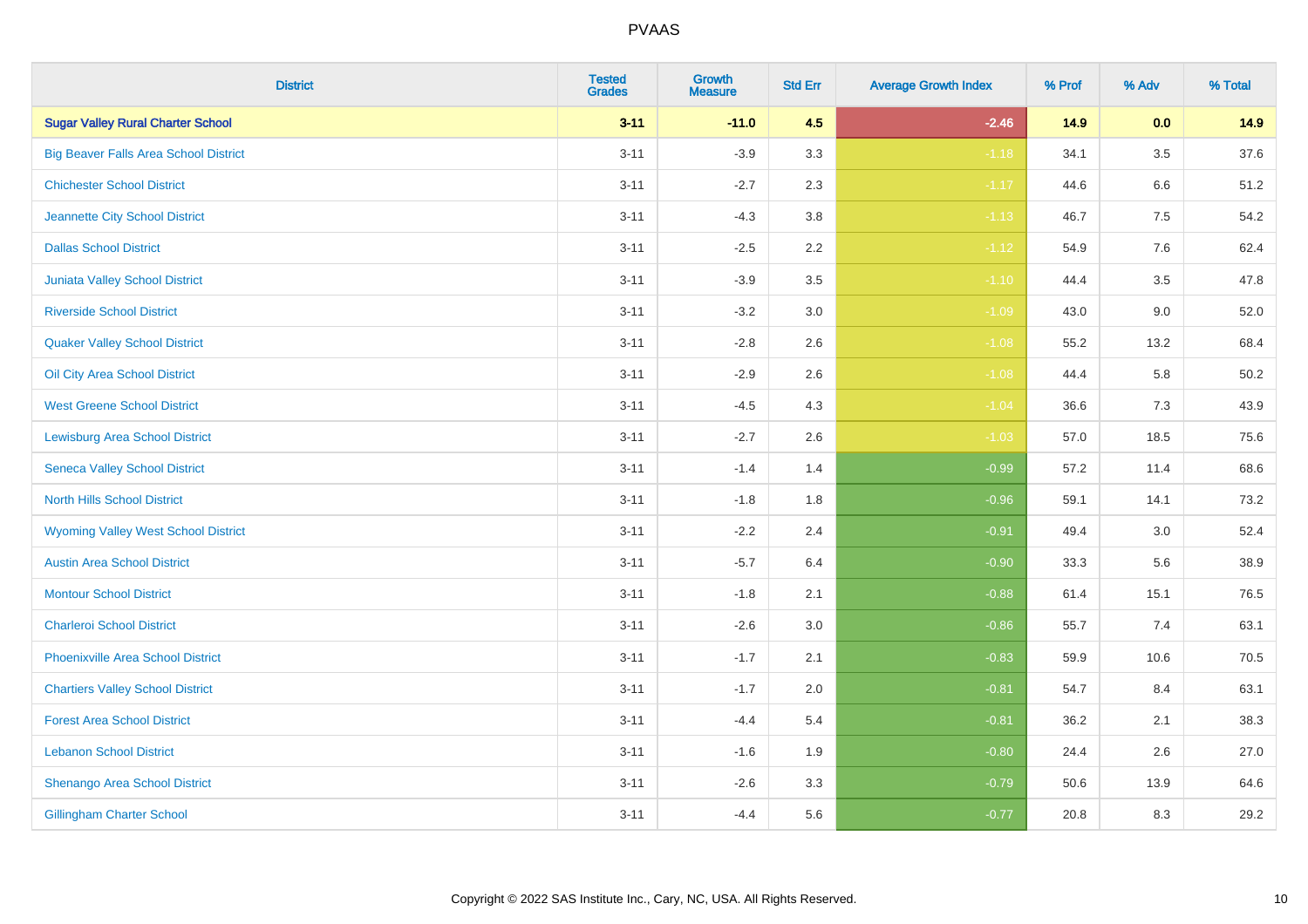| <b>District</b>                              | <b>Tested</b><br><b>Grades</b> | <b>Growth</b><br><b>Measure</b> | <b>Std Err</b> | <b>Average Growth Index</b> | % Prof | % Adv   | % Total |
|----------------------------------------------|--------------------------------|---------------------------------|----------------|-----------------------------|--------|---------|---------|
| <b>Sugar Valley Rural Charter School</b>     | $3 - 11$                       | $-11.0$                         | 4.5            | $-2.46$                     | 14.9   | 0.0     | 14.9    |
| <b>Bald Eagle Area School District</b>       | $3 - 11$                       | $-2.1$                          | 2.7            | $-0.75$                     | 48.4   | 9.4     | 57.7    |
| Huntingdon Area School District              | $3 - 11$                       | $-2.0$                          | 2.7            | $-0.72$                     | 36.8   | 10.3    | 47.0    |
| Mt Lebanon School District                   | $3 - 11$                       | $-1.0$                          | 1.5            | $-0.70$                     | 61.9   | 24.0    | 85.9    |
| <b>Lehighton Area School District</b>        | $3 - 11$                       | $-1.6$                          | 2.3            | $-0.70$                     | 51.1   | 5.6     | 56.7    |
| <b>North Pocono School District</b>          | $3 - 11$                       | $-2.3$                          | 3.4            | $-0.68$                     | 52.0   | 16.4    | 68.5    |
| <b>Cheltenham School District</b>            | $3 - 11$                       | $-1.4$                          | 2.1            | $-0.67$                     | 46.1   | 10.0    | 56.1    |
| <b>Fannett-Metal School District</b>         | $3 - 11$                       | $-3.4$                          | 5.1            | $-0.67$                     | 38.7   | 8.1     | 46.8    |
| <b>Susquehanna Community School District</b> | $3 - 11$                       | $-2.8$                          | 4.2            | $-0.66$                     | 49.4   | 6.9     | 56.3    |
| <b>Burgettstown Area School District</b>     | $3 - 11$                       | $-2.1$                          | 3.4            | $-0.62$                     | 50.0   | 1.4     | 51.4    |
| <b>Central Greene School District</b>        | $3 - 11$                       | $-1.6$                          | 2.8            | $-0.55$                     | 54.2   | 2.8     | 57.0    |
| <b>Canon-Mcmillan School District</b>        | $3 - 11$                       | $-0.8$                          | 1.6            | $-0.50$                     | 58.7   | 15.9    | 74.6    |
| South Side Area School District              | $3 - 11$                       | $-1.6$                          | 3.3            | $-0.48$                     | 50.0   | $6.8\,$ | 56.8    |
| <b>Shaler Area School District</b>           | $3 - 11$                       | $-0.8$                          | 1.9            | $-0.43$                     | 49.1   | 9.6     | 58.7    |
| North Schuylkill School District             | $3 - 11$                       | $-1.0$                          | 2.4            | $-0.42$                     | 41.8   | 5.1     | 46.8    |
| <b>Sharpsville Area School District</b>      | $3 - 11$                       | $-1.4$                          | 3.5            | $-0.40$                     | 55.2   | 13.4    | 68.7    |
| <b>Palmerton Area School District</b>        | $3 - 11$                       | $-1.2$                          | 3.0            | $-0.39$                     | 57.4   | $5.0\,$ | 62.4    |
| Hope For Hyndman Charter School              | $3 - 11$                       | $-2.0$                          | 6.1            | $-0.32$                     | 33.3   | 0.0     | 33.3    |
| <b>Albert Gallatin Area School District</b>  | $3 - 11$                       | $-0.8$                          | 2.4            | $-0.32$                     | 54.5   | 10.0    | 64.6    |
| <b>Cornell School District</b>               | $3 - 11$                       | $-1.6$                          | 5.0            | $-0.32$                     | 33.8   | 1.5     | 35.4    |
| <b>Tuscarora School District</b>             | $3 - 11$                       | $-0.6$                          | 2.3            | $-0.27$                     | 45.1   | 8.1     | 53.2    |
| <b>Penn Manor School District</b>            | $3 - 11$                       | $-0.4$                          | 1.6            | $-0.25$                     | 51.9   | 12.6    | 64.5    |
| <b>Lakeview School District</b>              | $3 - 11$                       | $-0.9$                          | 3.7            | $-0.24$                     | 60.3   | 3.2     | 63.5    |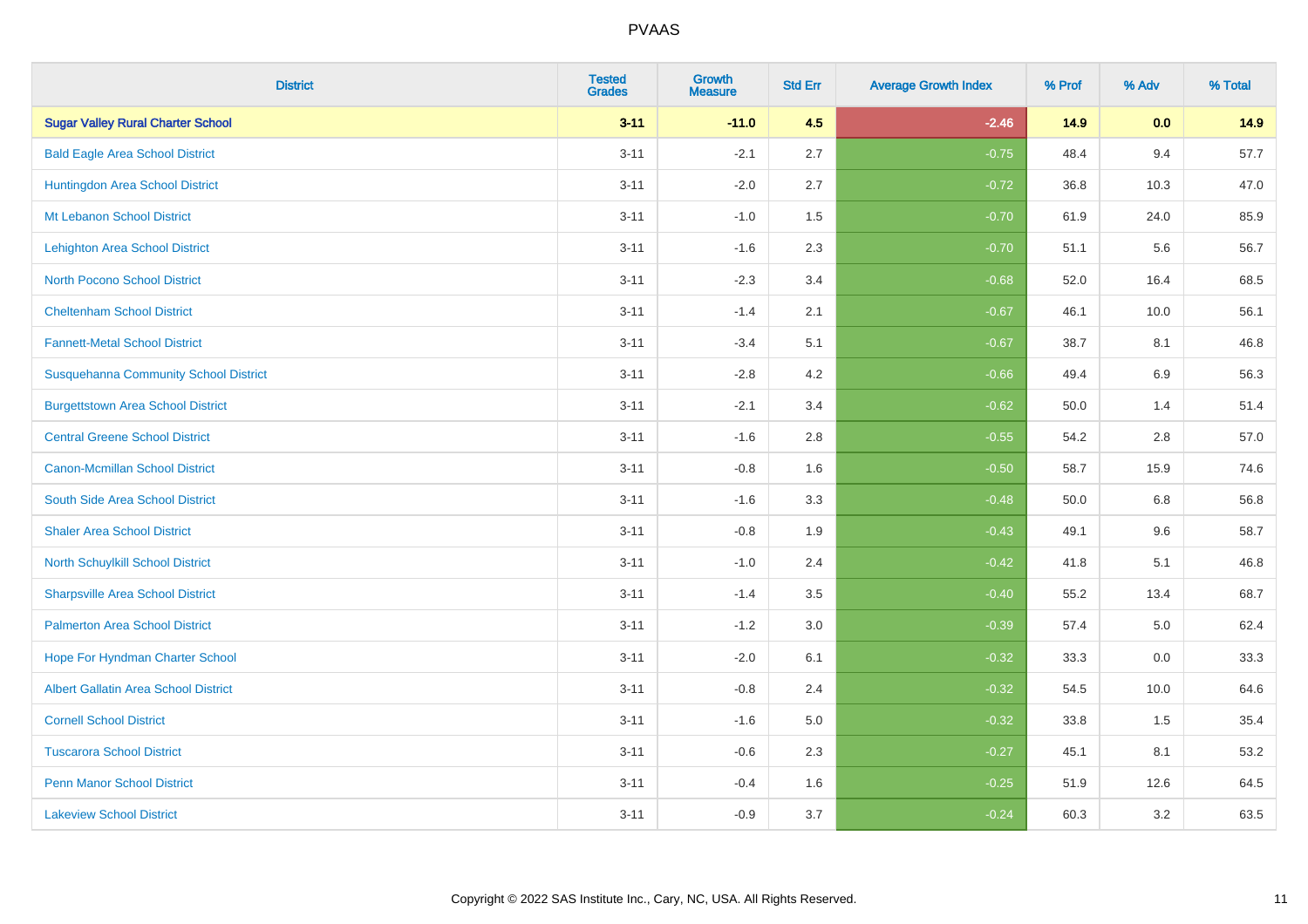| <b>District</b>                          | <b>Tested</b><br><b>Grades</b> | <b>Growth</b><br><b>Measure</b> | <b>Std Err</b> | <b>Average Growth Index</b> | % Prof | % Adv   | % Total |
|------------------------------------------|--------------------------------|---------------------------------|----------------|-----------------------------|--------|---------|---------|
| <b>Sugar Valley Rural Charter School</b> | $3 - 11$                       | $-11.0$                         | 4.5            | $-2.46$                     | 14.9   | 0.0     | 14.9    |
| <b>Girard School District</b>            | $3 - 11$                       | $-0.6$                          | 2.7            | $-0.22$                     | 53.9   | 15.6    | 69.6    |
| <b>Harrisburg City School District</b>   | $3 - 11$                       | $-0.4$                          | 2.1            | $-0.19$                     | 15.1   | 0.4     | 15.5    |
| <b>Mount Carmel Area School District</b> | $3 - 11$                       | $-0.6$                          | 3.1            | $-0.18$                     | 45.3   | 2.1     | 47.4    |
| <b>Crestwood School District</b>         | $3 - 11$                       | $-0.4$                          | 2.4            | $-0.17$                     | 57.4   | 17.0    | 74.4    |
| <b>Southern Lehigh School District</b>   | $3 - 11$                       | $-0.4$                          | 2.3            | $-0.17$                     | 66.1   | 11.9    | 78.0    |
| <b>Bellefonte Area School District</b>   | $3 - 11$                       | $-0.4$                          | 2.2            | $-0.17$                     | 47.6   | 10.6    | 58.2    |
| <b>Otto-Eldred School District</b>       | $3 - 11$                       | $-0.7$                          | 4.2            | $-0.15$                     | 56.2   | 6.2     | 62.5    |
| <b>Oley Valley School District</b>       | $3 - 11$                       | $-0.4$                          | 2.8            | $-0.15$                     | 43.1   | 12.9    | 56.0    |
| <b>Central Fulton School District</b>    | $3 - 11$                       | $-0.5$                          | 3.5            | $-0.14$                     | 51.4   | 8.6     | 60.0    |
| <b>Blue Ridge School District</b>        | $3 - 11$                       | $-0.5$                          | 3.6            | $-0.12$                     | 44.6   | 3.1     | 47.7    |
| New Kensington-Arnold School District    | $3 - 11$                       | $-0.4$                          | 3.8            | $-0.10$                     | 40.7   | 3.7     | 44.4    |
| <b>Chester-Upland School District</b>    | $3 - 11$                       | $-0.3$                          | 2.7            | $-0.09$                     | 13.8   | $0.8\,$ | 14.6    |
| <b>Warren County School District</b>     | $3 - 11$                       | $-0.1$                          | 1.8            | $-0.06$                     | 37.2   | 5.3     | 42.6    |
| <b>Mercer Area School District</b>       | $3 - 11$                       | $-0.2$                          | 3.3            | $-0.06$                     | 56.0   | $8.0\,$ | 64.0    |
| Penn Cambria School District             | $3 - 11$                       | $-0.0$                          | 2.7            | $-0.01$                     | 61.5   | 7.7     | 69.2    |
| <b>Susquenita School District</b>        | $3 - 11$                       | $-0.1$                          | 2.8            | $-0.01$                     | 47.7   | 10.1    | 57.8    |
| <b>Wilkes-Barre Area School District</b> | $3 - 11$                       | 0.1                             | 3.2            | 0.02                        | 35.5   | 5.4     | 40.9    |
| East Stroudsburg Area School District    | $3 - 11$                       | 0.1                             | 1.6            | 0.05                        | 45.8   | 7.8     | 53.6    |
| <b>West Branch Area School District</b>  | $3 - 11$                       | 0.2                             | 3.8            | 0.05                        | 47.2   | 1.9     | 49.1    |
| <b>Hempfield School District</b>         | $3 - 11$                       | 0.1                             | 1.4            | 0.08                        | 58.2   | 9.9     | 68.2    |
| Insight PA Cyber Charter School          | $3 - 11$                       | 0.7                             | 5.7            | 0.12                        | 50.0   | 4.8     | 54.8    |
| <b>Danville Area School District</b>     | $3 - 11$                       | 0.4                             | 2.6            | 0.15                        | 57.4   | 18.4    | 75.7    |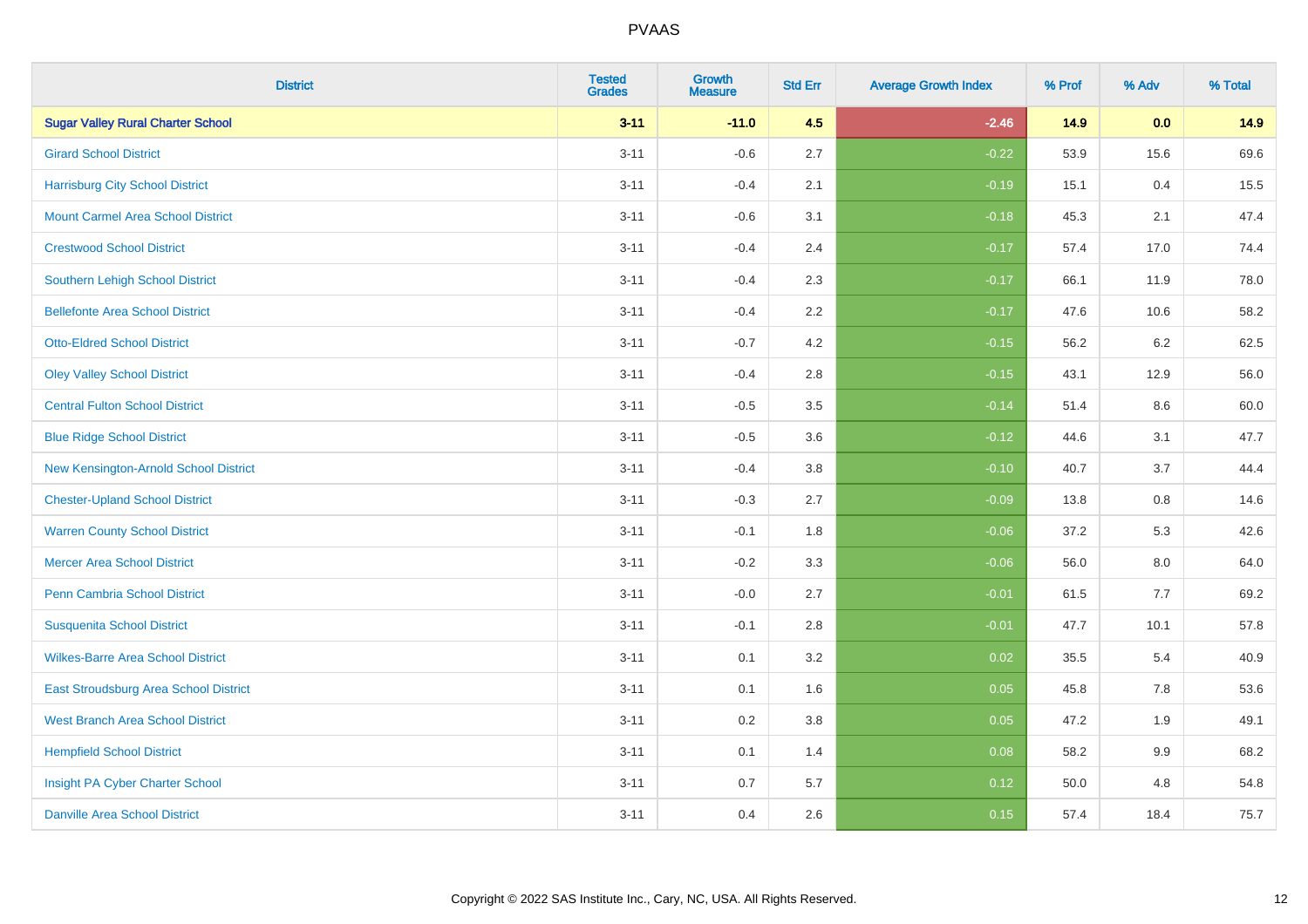| <b>District</b>                               | <b>Tested</b><br><b>Grades</b> | <b>Growth</b><br><b>Measure</b> | <b>Std Err</b> | <b>Average Growth Index</b> | % Prof | % Adv   | % Total |
|-----------------------------------------------|--------------------------------|---------------------------------|----------------|-----------------------------|--------|---------|---------|
| <b>Sugar Valley Rural Charter School</b>      | $3 - 11$                       | $-11.0$                         | 4.5            | $-2.46$                     | 14.9   | 0.0     | 14.9    |
| Northern Lebanon School District              | $3 - 11$                       | 0.4                             | 2.5            | 0.15                        | 28.0   | $3.0\,$ | 31.0    |
| <b>Brockway Area School District</b>          | $3 - 11$                       | 0.6                             | 3.6            | 0.16                        | 49.2   | 7.7     | 56.9    |
| <b>Jersey Shore Area School District</b>      | $3 - 11$                       | 0.5                             | 2.6            | 0.21                        | 47.1   | 9.2     | 56.2    |
| <b>Greenville Area School District</b>        | $3 - 11$                       | 0.7                             | 2.9            | 0.26                        | 53.4   | 6.9     | 60.3    |
| <b>Greater Latrobe School District</b>        | $3 - 11$                       | 0.6                             | 1.9            | 0.31                        | 55.5   | 14.1    | 69.5    |
| Lehigh Valley Academy Regional Charter School | $3 - 11$                       | 0.7                             | 2.3            | 0.32                        | 46.3   | 5.0     | 51.4    |
| <b>Lower Dauphin School District</b>          | $3 - 11$                       | $0.6\,$                         | 1.9            | 0.33                        | 49.2   | 12.6    | 61.8    |
| <b>Lakeland School District</b>               | $3 - 11$                       | 1.1                             | 2.8            | 0.38                        | 48.6   | 3.7     | 52.3    |
| <b>Gateway School District</b>                | $3 - 11$                       | 0.8                             | 2.2            | 0.38                        | 52.1   | 13.8    | 65.9    |
| <b>South Eastern School District</b>          | $3 - 11$                       | 0.9                             | 2.4            | 0.39                        | 54.8   | 6.6     | 61.4    |
| <b>Galeton Area School District</b>           | $3 - 11$                       | 2.2                             | 5.3            | 0.42                        | 41.3   | 4.4     | 45.6    |
| <b>Union Area School District</b>             | $3 - 11$                       | 1.9                             | 4.3            | 0.44                        | 61.5   | 0.0     | 61.5    |
| <b>Upper Adams School District</b>            | $3 - 11$                       | 1.3                             | 2.9            | 0.47                        | 55.2   | 8.6     | 63.8    |
| <b>Hanover Area School District</b>           | $3 - 11$                       | 2.2                             | 4.6            | 0.48                        | 42.9   | 5.7     | 48.6    |
| <b>Schuylkill Valley School District</b>      | $3 - 11$                       | 1.4                             | 2.5            | 0.56                        | 55.1   | 10.2    | 65.3    |
| <b>Forbes Road School District</b>            | $3 - 11$                       | 2.8                             | 5.1            | 0.56                        | 41.4   | 10.3    | 51.7    |
| <b>Commodore Perry School District</b>        | $3 - 11$                       | 3.2                             | 5.5            | 0.58                        | 58.3   | 0.0     | 58.3    |
| <b>Laurel School District</b>                 | $3 - 11$                       | 1.8                             | 3.1            | 0.59                        | 70.1   | 2.3     | 72.4    |
| <b>United School District</b>                 | $3 - 11$                       | 2.1                             | 3.4            | 0.63                        | 60.3   | 6.6     | 66.9    |
| <b>Athens Area School District</b>            | $3 - 11$                       | 1.6                             | 2.5            | 0.64                        | 46.9   | 7.6     | 54.5    |
| <b>Marple Newtown School District</b>         | $3 - 11$                       | 2.0                             | 2.4            | 0.81                        | 57.6   | 12.8    | 70.4    |
| <b>Mcguffey School District</b>               | $3 - 11$                       | 2.1                             | 2.6            | 0.81                        | 57.7   | 3.1     | 60.8    |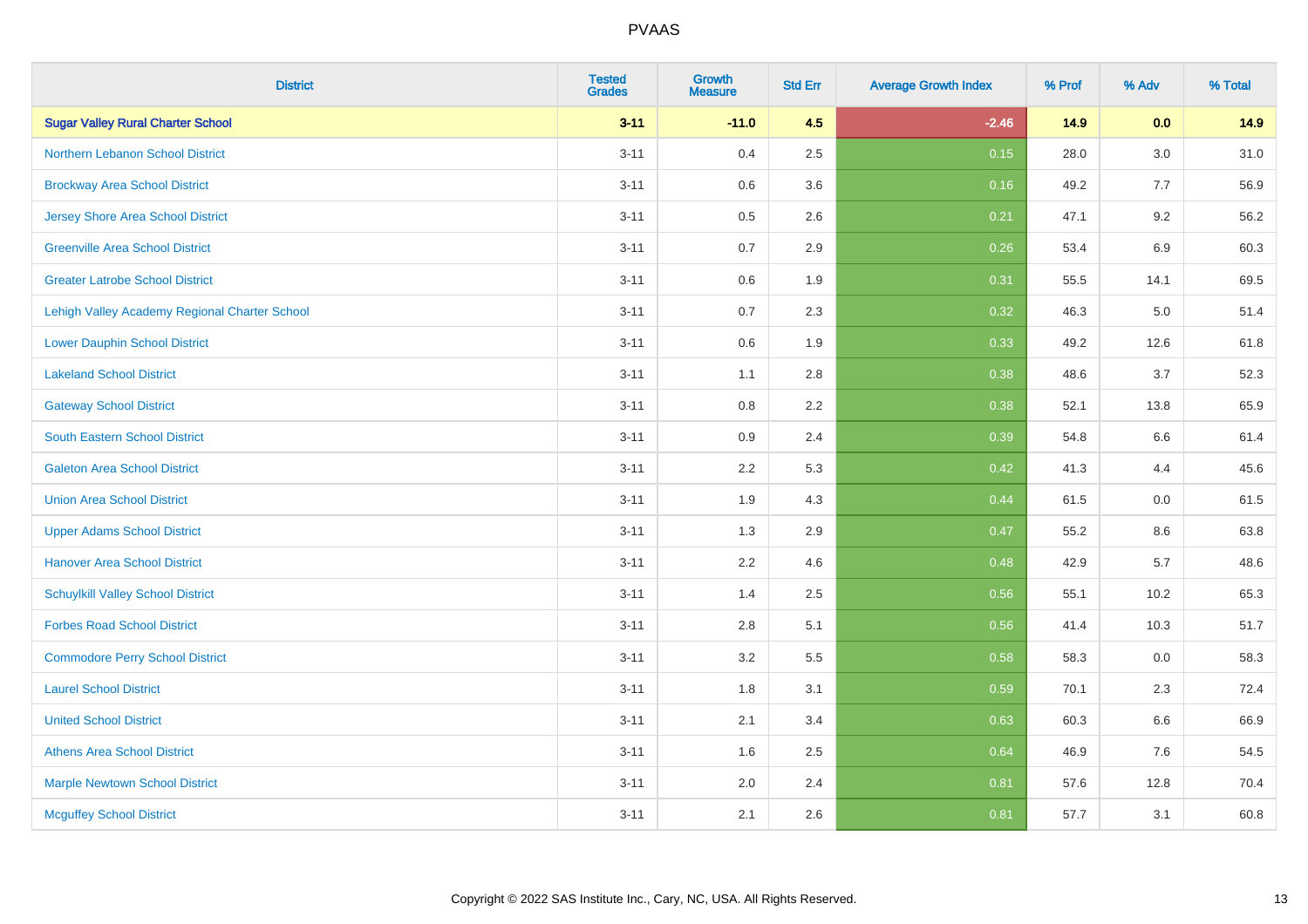| <b>District</b>                                | <b>Tested</b><br><b>Grades</b> | <b>Growth</b><br><b>Measure</b> | <b>Std Err</b> | <b>Average Growth Index</b> | % Prof | % Adv   | % Total |
|------------------------------------------------|--------------------------------|---------------------------------|----------------|-----------------------------|--------|---------|---------|
| <b>Sugar Valley Rural Charter School</b>       | $3 - 11$                       | $-11.0$                         | 4.5            | $-2.46$                     | 14.9   | 0.0     | 14.9    |
| West Jefferson Hills School District           | $3 - 11$                       | 1.8                             | 2.1            | 0.88                        | 55.7   | 20.8    | 76.4    |
| South Fayette Township School District         | $3 - 11$                       | 1.7                             | 2.0            | 0.88                        | 61.0   | 26.5    | 87.6    |
| <b>Bedford Area School District</b>            | $3 - 11$                       | 2.5                             | 2.6            | 0.93                        | 48.5   | 10.0    | 58.5    |
| Northwestern Lehigh School District            | $3 - 11$                       | 2.2                             | 2.3            | 0.93                        | 53.3   | 9.7     | 63.0    |
| <b>Keystone School District</b>                | $3 - 11$                       | 3.1                             | 3.3            | 0.94                        | 50.6   | 6.5     | 57.1    |
| <b>Baldwin-Whitehall School District</b>       | $3 - 11$                       | 1.8                             | 1.9            | 0.94                        | 58.6   | $8.6\,$ | 67.1    |
| <b>Clairton City School District</b>           | $3 - 11$                       | 3.5                             | 3.7            | 0.95                        | 13.4   | 0.0     | 13.4    |
| <b>Lower Moreland Township School District</b> | $3 - 11$                       | 2.0                             | 2.2            | 0.95                        | 62.8   | 17.0    | 79.8    |
| <b>Berlin Brothersvalley School District</b>   | $3 - 11$                       | 4.0                             | 4.2            | 0.96                        | 48.8   | 14.0    | 62.8    |
| <b>Hopewell Area School District</b>           | $3 - 11$                       | 2.6                             | 2.7            | 0.97                        | 58.4   | 4.0     | 62.4    |
| <b>Bensalem Township School District</b>       | $3 - 11$                       | 1.6                             | 1.6            | 0.98                        | 38.8   | 8.3     | 47.1    |
| <b>Tunkhannock Area School District</b>        | $3 - 11$                       | 2.3                             | 2.2            | 1.01                        | 44.9   | 9.6     | 54.6    |
| <b>Manheim Central School District</b>         | $3 - 11$                       | 2.1                             | 2.1            | 1.01                        | 53.2   | 11.6    | 64.8    |
| <b>Franklin Regional School District</b>       | $3 - 11$                       | 2.0                             | 1.9            | 1.02                        | 66.7   | 15.5    | 82.1    |
| <b>Williamsport Area School District</b>       | $3 - 11$                       | 1.9                             | 1.8            | 1.04                        | 44.1   | 12.8    | 56.9    |
| <b>General Mclane School District</b>          | $3 - 11$                       | 3.1                             | 2.9            | 1.07                        | 62.3   | 4.9     | 67.2    |
| Meyersdale Area School District                | $3 - 11$                       | 4.2                             | 4.0            | 1.07                        | 43.1   | $6.9\,$ | 50.0    |
| <b>Leechburg Area School District</b>          | $3 - 11$                       | 4.4                             | 4.0            | 1.09                        | 47.8   | 19.6    | 67.4    |
| Morrisville Borough School District            | $3 - 11$                       | 4.8                             | 4.3            | 1.10                        | 30.2   | 2.3     | 32.6    |
| <b>Tidioute Community Charter School</b>       | $3 - 11$                       | 5.7                             | 5.1            | 1.11                        | 34.4   | 21.9    | 56.2    |
| Esperanza Cyber Charter School                 | $3 - 11$                       | 7.1                             | 6.1            | 1.16                        | 9.1    | 0.0     | 9.1     |
| <b>Central Cambria School District</b>         | $3 - 11$                       | 3.0                             | 2.5            | 1.17                        | 56.2   | 9.7     | 66.0    |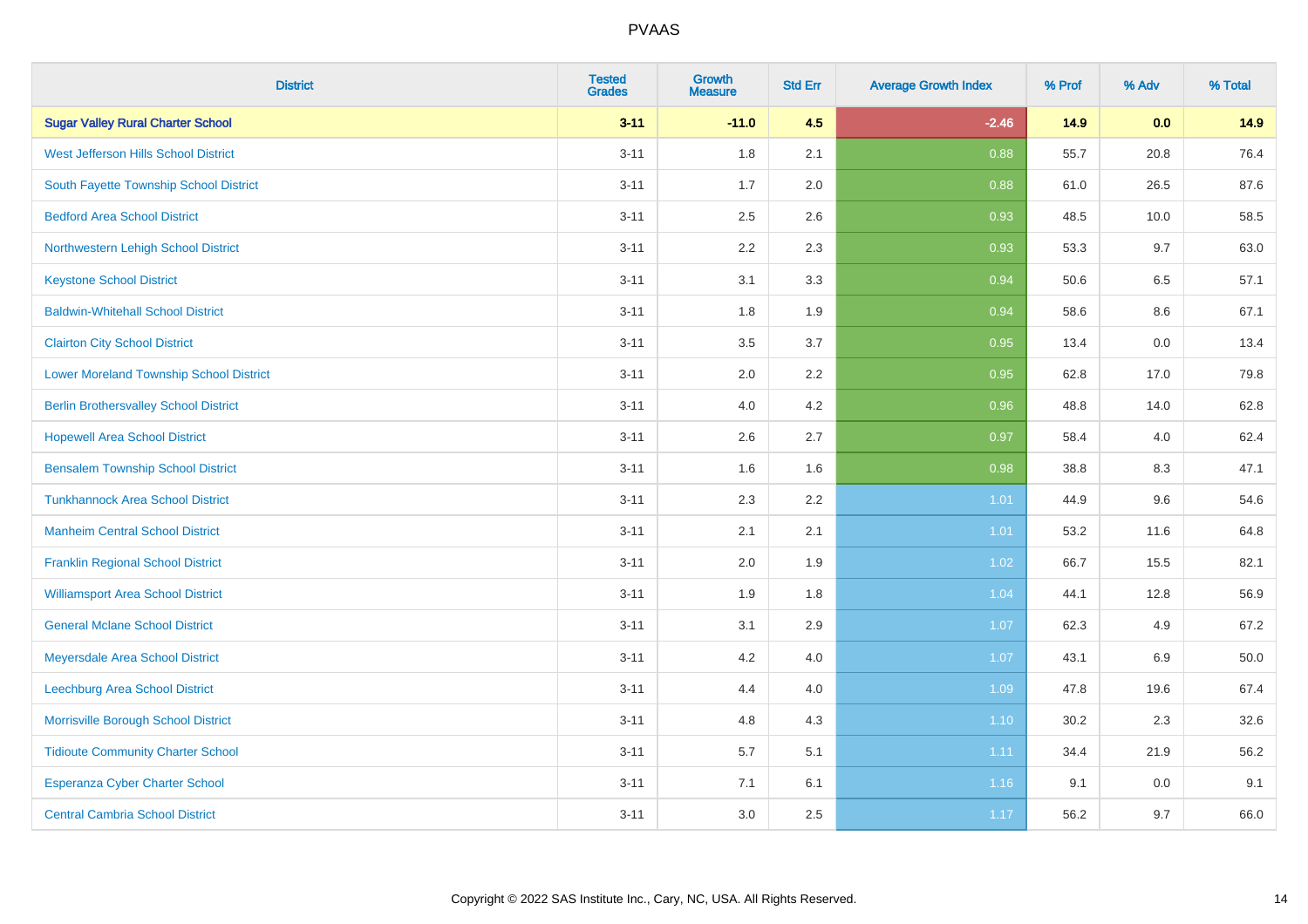| <b>District</b>                           | <b>Tested</b><br><b>Grades</b> | Growth<br><b>Measure</b> | <b>Std Err</b> | <b>Average Growth Index</b> | % Prof | % Adv   | % Total |
|-------------------------------------------|--------------------------------|--------------------------|----------------|-----------------------------|--------|---------|---------|
| <b>Sugar Valley Rural Charter School</b>  | $3 - 11$                       | $-11.0$                  | 4.5            | $-2.46$                     | 14.9   | 0.0     | 14.9    |
| <b>Port Allegany School District</b>      | $3 - 11$                       | 4.4                      | 3.6            | 1.21                        | 28.1   | 9.4     | 37.5    |
| <b>Halifax Area School District</b>       | $3 - 11$                       | 4.7                      | 3.9            | 1.22                        | 61.5   | 9.6     | 71.2    |
| <b>Line Mountain School District</b>      | $3 - 11$                       | 4.1                      | $3.2\,$        | 1.27                        | 52.9   | $9.2\,$ | 62.1    |
| <b>Fairview School District</b>           | $3 - 11$                       | 3.4                      | 2.6            | 1.32                        | 57.2   | 17.6    | 74.8    |
| <b>Spring Cove School District</b>        | $3 - 11$                       | 3.4                      | 2.5            | 1.33                        | 47.8   | 12.7    | 60.4    |
| <b>Ligonier Valley School District</b>    | $3 - 11$                       | 4.2                      | 3.1            | 1.34                        | 59.1   | 10.3    | 69.5    |
| <b>Pottsgrove School District</b>         | $3 - 11$                       | 2.8                      | 2.0            | 1.35                        | 44.0   | 10.0    | 53.9    |
| <b>Methacton School District</b>          | $3 - 11$                       | 2.5                      | 1.7            | 1.43                        | 62.5   | 16.4    | 79.0    |
| <b>Towanda Area School District</b>       | $3 - 11$                       | 4.0                      | $2.8\,$        | 1.44                        | 39.4   | 6.6     | 46.0    |
| <b>Punxsutawney Area School District</b>  | $3 - 11$                       | 4.2                      | 2.9            | 1.45                        | 55.0   | 5.5     | 60.6    |
| <b>Everett Area School District</b>       | $3 - 11$                       | 5.0                      | 3.4            | 1.47                        | 60.5   | 1.3     | 61.8    |
| <b>New Brighton Area School District</b>  | $3 - 11$                       | 4.6                      | 3.1            | 1.47                        | 60.9   | 5.8     | 66.7    |
| <b>Burrell School District</b>            | $3 - 11$                       | 4.5                      | 3.1            | 1.48                        | 58.5   | 13.8    | 72.3    |
| <b>Warrior Run School District</b>        | $3 - 11$                       | 4.6                      | $3.0\,$        | 1.51                        | 40.9   | 8.1     | 49.0    |
| <b>Armstrong School District</b>          | $3 - 11$                       | 2.6                      | 1.7            | 1.53                        | 51.5   | 6.1     | 57.6    |
| <b>Pleasant Valley School District</b>    | $3 - 11$                       | 3.1                      | 2.0            | 1.57                        | 57.2   | 5.5     | 62.8    |
| Millersburg Area School District          | $3 - 11$                       | 6.2                      | 3.8            | 1.63                        | 51.8   | 7.4     | 59.3    |
| <b>Conrad Weiser Area School District</b> | $3 - 11$                       | 3.6                      | 2.2            | 1.63                        | 52.1   | 2.1     | 54.2    |
| <b>Central Bucks School District</b>      | $3 - 11$                       | 1.6                      | 0.9            | 1.66                        | 63.0   | 16.8    | 79.8    |
| <b>Reach Cyber Charter School</b>         | $3 - 11$                       | 8.1                      | 4.7            | 1.72                        | 42.4   | 4.6     | 47.0    |
| <b>Northgate School District</b>          | $3 - 11$                       | 6.3                      | 3.6            | 1.73                        | 53.3   | 16.7    | 70.0    |
| <b>Bentworth School District</b>          | $3 - 11$                       | 5.7                      | 3.2            | 1.75                        | 44.2   | 19.5    | 63.6    |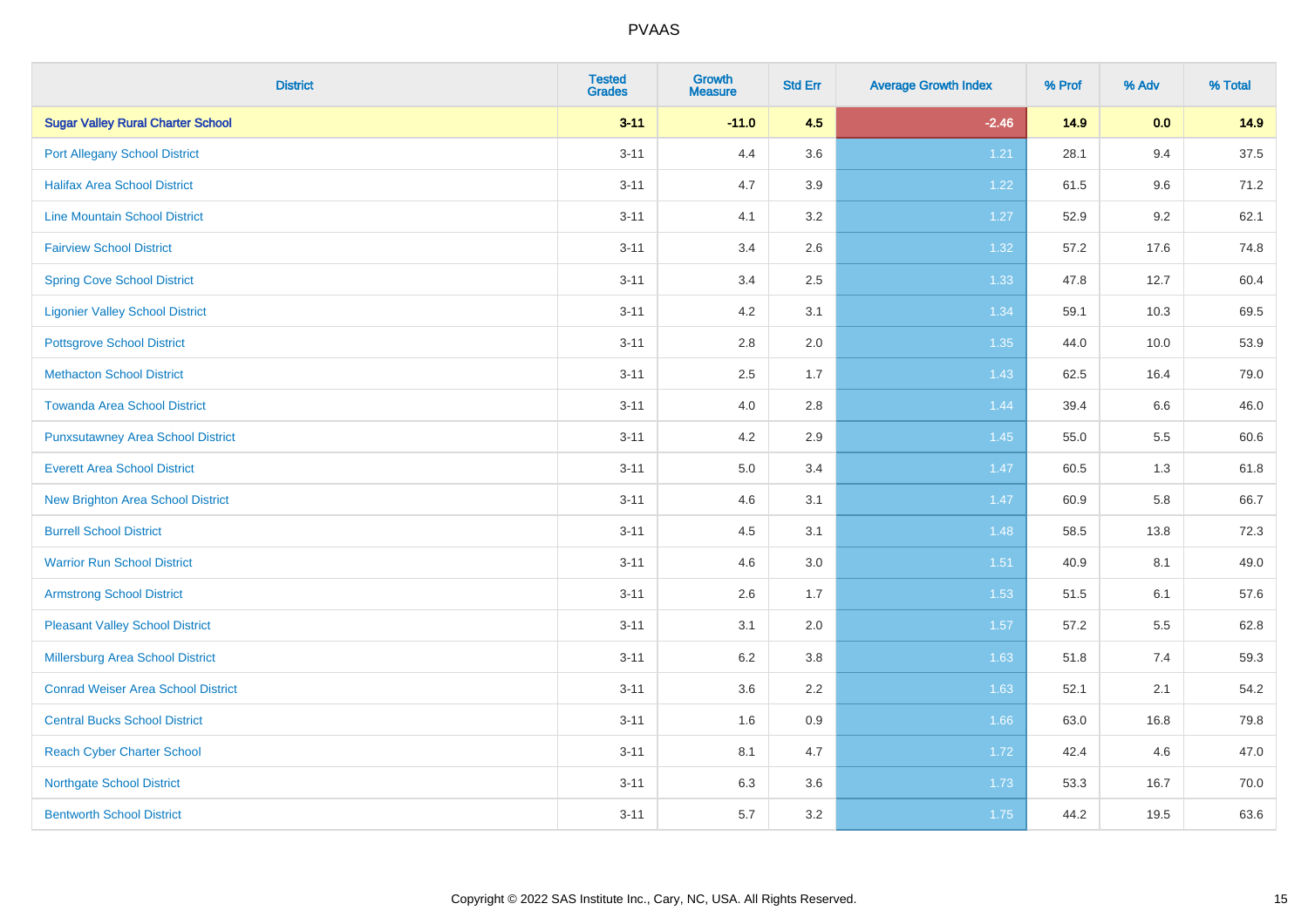| <b>District</b>                                  | <b>Tested</b><br><b>Grades</b> | <b>Growth</b><br><b>Measure</b> | <b>Std Err</b> | <b>Average Growth Index</b> | % Prof | % Adv | % Total |
|--------------------------------------------------|--------------------------------|---------------------------------|----------------|-----------------------------|--------|-------|---------|
| <b>Sugar Valley Rural Charter School</b>         | $3 - 11$                       | $-11.0$                         | 4.5            | $-2.46$                     | 14.9   | 0.0   | 14.9    |
| <b>Salisbury Township School District</b>        | $3 - 11$                       | 6.3                             | 3.6            | 1.77                        | 46.2   | 6.6   | 52.8    |
| York Academy Regional Charter School             | $3 - 11$                       | 9.0                             | 5.0            | 1.79                        | 55.2   | 0.0   | 55.2    |
| <b>Laurel Highlands School District</b>          | $3 - 11$                       | 4.3                             | 2.4            | 1.81                        | 44.9   | 9.6   | 54.5    |
| <b>Hanover Public School District</b>            | $3 - 11$                       | 5.2                             | 2.8            | 1.83                        | 52.2   | 14.4  | 66.7    |
| <b>Blacklick Valley School District</b>          | $3 - 11$                       | $8.0\,$                         | 4.3            | 1.85                        | 34.1   | 0.0   | 34.1    |
| <b>Uniontown Area School District</b>            | $3 - 11$                       | $6.0\,$                         | 3.2            | 1.87                        | 62.4   | 5.9   | 68.2    |
| <b>Sharon City School District</b>               | $3 - 11$                       | 4.9                             | 2.6            | 1.87                        | 48.2   | 5.3   | 53.4    |
| <b>Steel Valley School District</b>              | $3 - 11$                       | 6.5                             | 3.4            | 1.89                        | 50.7   | 5.6   | 56.3    |
| <b>Western Wayne School District</b>             | $3 - 11$                       | $5.6\,$                         | 2.9            | 1.93                        | 41.3   | 17.4  | 58.7    |
| <b>Blackhawk School District</b>                 | $3 - 11$                       | 4.7                             | 2.3            | 2.01                        | 55.8   | 8.8   | 64.6    |
| <b>Millcreek Township School District</b>        | $3 - 11$                       | 3.1                             | 1.5            | 2.06                        | 55.6   | 14.2  | 69.7    |
| <b>Coudersport Area School District</b>          | $3 - 11$                       | 7.7                             | 3.7            | 2.06                        | 55.7   | 8.2   | 63.9    |
| <b>Keystone Oaks School District</b>             | $3 - 11$                       | $5.5\,$                         | 2.6            | 2.07                        | 53.2   | 12.1  | 65.4    |
| Community Academy Of Philadelphia Charter School | $3 - 11$                       | 5.8                             | 2.7            | 2.12                        | 26.7   | 0.9   | 27.6    |
| Pennsylvania Leadership Charter School           | $3 - 11$                       | 4.6                             | 2.2            | 2.13                        | 55.4   | 11.2  | 66.7    |
| <b>Allegheny Valley School District</b>          | $3 - 11$                       | 8.5                             | 3.9            | 2.17                        | 53.1   | 12.2  | 65.3    |
| <b>Carlynton School District</b>                 | $3 - 11$                       | 7.3                             | 3.3            | 2.22                        | 41.0   | 10.5  | 51.6    |
| <b>Agora Cyber Charter School</b>                | $3 - 11$                       | 5.8                             | 2.6            | 2.28                        | 42.8   | 6.6   | 49.4    |
| <b>Wilson Area School District</b>               | $3 - 11$                       | 6.0                             | 2.6            | 2.30                        | 48.7   | 8.5   | 57.2    |
| <b>Brookville Area School District</b>           | $3 - 11$                       | 6.9                             | 3.0            | 2.30                        | 55.2   | 15.6  | 70.8    |
| <b>Richland School District</b>                  | $3 - 11$                       | 6.7                             | 2.9            | 2.33                        | 62.2   | 19.2  | 81.4    |
| <b>Governor Mifflin School District</b>          | $3 - 11$                       | 4.1                             | 1.8            | 2.33                        | 42.5   | 7.2   | 49.7    |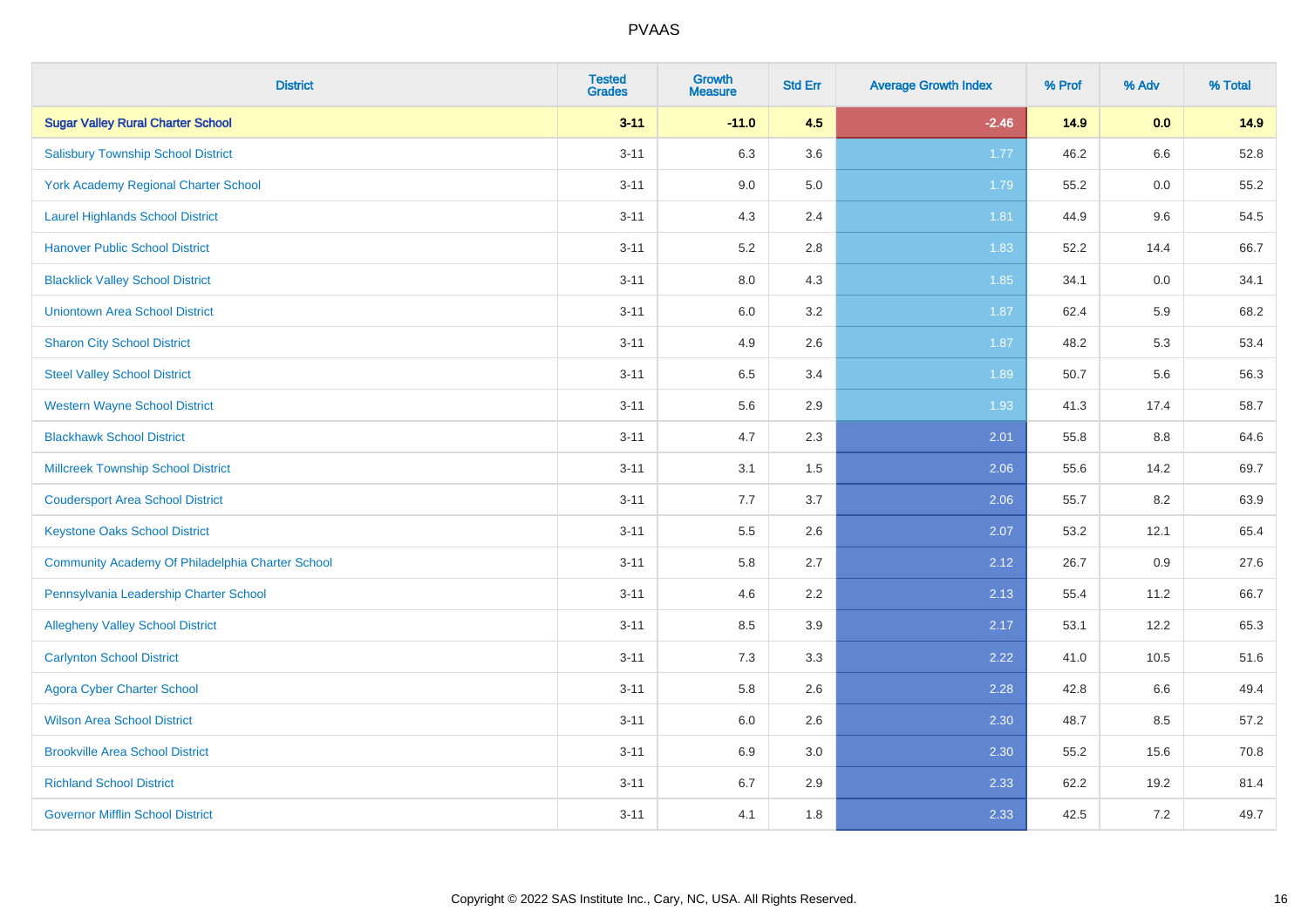| <b>District</b>                             | <b>Tested</b><br><b>Grades</b> | <b>Growth</b><br><b>Measure</b> | <b>Std Err</b> | <b>Average Growth Index</b> | % Prof | % Adv   | % Total |
|---------------------------------------------|--------------------------------|---------------------------------|----------------|-----------------------------|--------|---------|---------|
| <b>Sugar Valley Rural Charter School</b>    | $3 - 11$                       | $-11.0$                         | 4.5            | $-2.46$                     | 14.9   | 0.0     | 14.9    |
| <b>Franklin Area School District</b>        | $3 - 11$                       | 6.6                             | 2.8            | 2.34                        | 48.2   | 4.5     | 52.7    |
| <b>Hampton Township School District</b>     | $3 - 11$                       | 5.1                             | 2.2            | 2.35                        | 54.0   | 28.2    | 82.2    |
| <b>New Foundations Charter School</b>       | $3 - 11$                       | 5.4                             | 2.2            | 2.41                        | 47.2   | $2.5\,$ | 49.8    |
| <b>Wattsburg Area School District</b>       | $3 - 11$                       | 6.5                             | 2.7            | 2.43                        | 42.7   | 7.6     | 50.3    |
| <b>Belle Vernon Area School District</b>    | $3 - 11$                       | 6.5                             | 2.6            | 2.44                        | 55.6   | 11.1    | 66.7    |
| Wilmington Area School District             | $3 - 11$                       | $7.5\,$                         | 3.0            | 2.48                        | 55.1   | 5.1     | 60.2    |
| <b>Shenandoah Valley School District</b>    | $3 - 11$                       | 9.7                             | 3.9            | 2.49                        | 28.3   | 5.0     | 33.3    |
| Northampton Area School District            | $3 - 11$                       | 4.0                             | 1.6            | 2.51                        | 52.3   | 10.8    | 63.1    |
| <b>Clarion Area School District</b>         | $3 - 11$                       | 10.3                            | 4.1            | 2.51                        | 45.4   | 14.6    | 60.0    |
| Renaissance Academy Charter School          | $3 - 11$                       | 8.3                             | 3.3            | 2.54                        | 45.6   | 22.8    | 68.4    |
| New Hope-Solebury School District           | $3 - 11$                       | 7.5                             | 2.9            | 2.57                        | 68.2   | 22.7    | 90.9    |
| <b>Penncrest School District</b>            | $3 - 11$                       | 5.7                             | 2.2            | 2.57                        | 47.2   | 7.1     | 54.3    |
| <b>Kennett Consolidated School District</b> | $3 - 11$                       | 4.8                             | 1.8            | 2.61                        | 52.5   | 10.7    | 63.2    |
| <b>Spring Grove Area School District</b>    | $3 - 11$                       | 5.6                             | 2.1            | 2.68                        | 55.1   | 15.0    | 70.1    |
| <b>Homer-Center School District</b>         | $3 - 11$                       | 9.7                             | 3.6            | 2.70                        | 45.1   | 17.2    | 62.3    |
| <b>Warwick School District</b>              | $3 - 11$                       | 5.2                             | 1.9            | 2.76                        | 46.4   | 17.0    | 63.3    |
| <b>Peters Township School District</b>      | $3 - 11$                       | $5.0\,$                         | 1.8            | 2.76                        | 59.8   | 26.1    | 85.9    |
| <b>Jenkintown School District</b>           | $3 - 11$                       | 12.5                            | 4.4            | 2.84                        | 54.6   | 29.6    | 84.1    |
| <b>Stroudsburg Area School District</b>     | $3 - 11$                       | 5.5                             | 1.9            | 2.88                        | 48.1   | 4.2     | 52.3    |
| <b>Hollidaysburg Area School District</b>   | $3 - 11$                       | $6.0\,$                         | 2.1            | 2.88                        | 57.1   | 12.3    | 69.4    |
| Palmyra Area School District                | $3 - 11$                       | 5.6                             | 1.9            | 2.96                        | 56.4   | 15.6    | 72.0    |
| <b>Montgomery Area School District</b>      | $3 - 11$                       | 10.7                            | 3.6            | 2.96                        | 48.7   | 12.4    | 61.1    |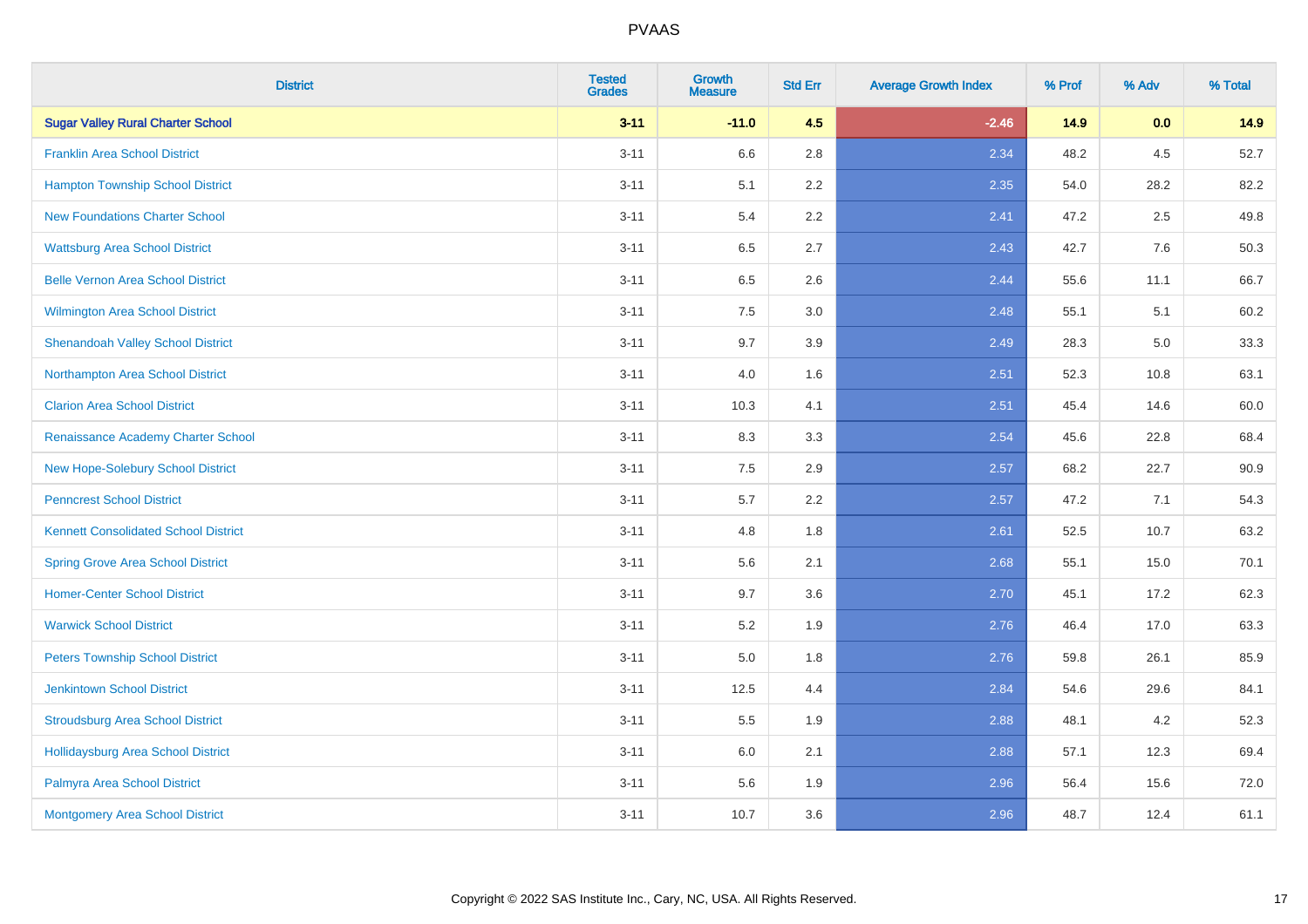| <b>District</b>                                | <b>Tested</b><br><b>Grades</b> | Growth<br><b>Measure</b> | <b>Std Err</b> | <b>Average Growth Index</b> | % Prof | % Adv | % Total |
|------------------------------------------------|--------------------------------|--------------------------|----------------|-----------------------------|--------|-------|---------|
| <b>Sugar Valley Rural Charter School</b>       | $3 - 11$                       | $-11.0$                  | 4.5            | $-2.46$                     | 14.9   | 0.0   | 14.9    |
| <b>Neshaminy School District</b>               | $3 - 11$                       | 4.0                      | 1.3            | 3.02                        | 58.7   | 9.5   | 68.2    |
| Northeastern York School District              | $3 - 11$                       | 5.9                      | 2.0            | 3.03                        | 51.1   | 16.6  | 67.6    |
| Northern Cambria School District               | $3 - 11$                       | 10.0                     | 3.3            | 3.04                        | 47.4   | 5.1   | 52.6    |
| Saint Marys Area School District               | $3 - 11$                       | 7.8                      | 2.6            | 3.04                        | 57.0   | 8.2   | 65.2    |
| <b>Connellsville Area School District</b>      | $3 - 11$                       | 6.1                      | 2.0            | 3.05                        | 45.4   | 7.8   | 53.2    |
| <b>Ephrata Area School District</b>            | $3 - 11$                       | 5.6                      | 1.8            | 3.12                        | 54.7   | 9.5   | 64.2    |
| <b>Avon Grove Charter School</b>               | $3 - 11$                       | 9.0                      | 2.9            | 3.13                        | 58.8   | 16.7  | 75.5    |
| <b>Bethel Park School District</b>             | $3 - 11$                       | 5.6                      | 1.8            | 3.18                        | 65.3   | 18.6  | 83.9    |
| <b>Jamestown Area School District</b>          | $3 - 11$                       | 13.5                     | 4.2            | 3.19                        | 64.4   | 13.3  | 77.8    |
| <b>Sayre Area School District</b>              | $3 - 11$                       | 11.2                     | 3.5            | 3.20                        | 52.2   | 7.5   | 59.7    |
| <b>Wayne Highlands School District</b>         | $3 - 11$                       | 7.8                      | 2.4            | 3.23                        | 52.3   | 13.1  | 65.4    |
| <b>East Penn School District</b>               | $3 - 11$                       | 4.1                      | 1.3            | 3.27                        | 55.8   | 11.5  | 67.3    |
| Mechanicsburg Area School District             | $3 - 11$                       | 5.9                      | 1.8            | 3.29                        | 57.2   | 13.7  | 70.9    |
| <b>Central Dauphin School District</b>         | $3 - 11$                       | 4.4                      | 1.3            | 3.32                        | 53.3   | 7.4   | 60.7    |
| <b>Mastery Charter School - Hardy Williams</b> | $3 - 11$                       | 11.4                     | 3.4            | 3.33                        | 44.3   | 5.7   | 50.0    |
| Pennsylvania Virtual Charter School            | $3 - 11$                       | 11.8                     | 3.5            | 3.37                        | 56.5   | 11.1  | 67.6    |
| <b>School Lane Charter School</b>              | $3 - 11$                       | 12.4                     | 3.6            | 3.43                        | 59.1   | 9.8   | 68.9    |
| <b>Whitehall-Coplay School District</b>        | $3 - 11$                       | 6.1                      | 1.8            | 3.45                        | 49.3   | 7.4   | 56.6    |
| Hamburg Area School District                   | $3 - 11$                       | 8.9                      | 2.5            | 3.63                        | 43.5   | 8.2   | 51.7    |
| <b>Eastern York School District</b>            | $3 - 11$                       | 9.6                      | 2.6            | 3.71                        | 56.3   | 12.6  | 68.9    |
| <b>Midd-West School District</b>               | $3 - 11$                       | 10.3                     | 2.7            | 3.80                        | 58.0   | 13.4  | 71.4    |
| <b>Octorara Area School District</b>           | $3 - 11$                       | 9.1                      | 2.4            | 3.82                        | 52.1   | 8.5   | 60.6    |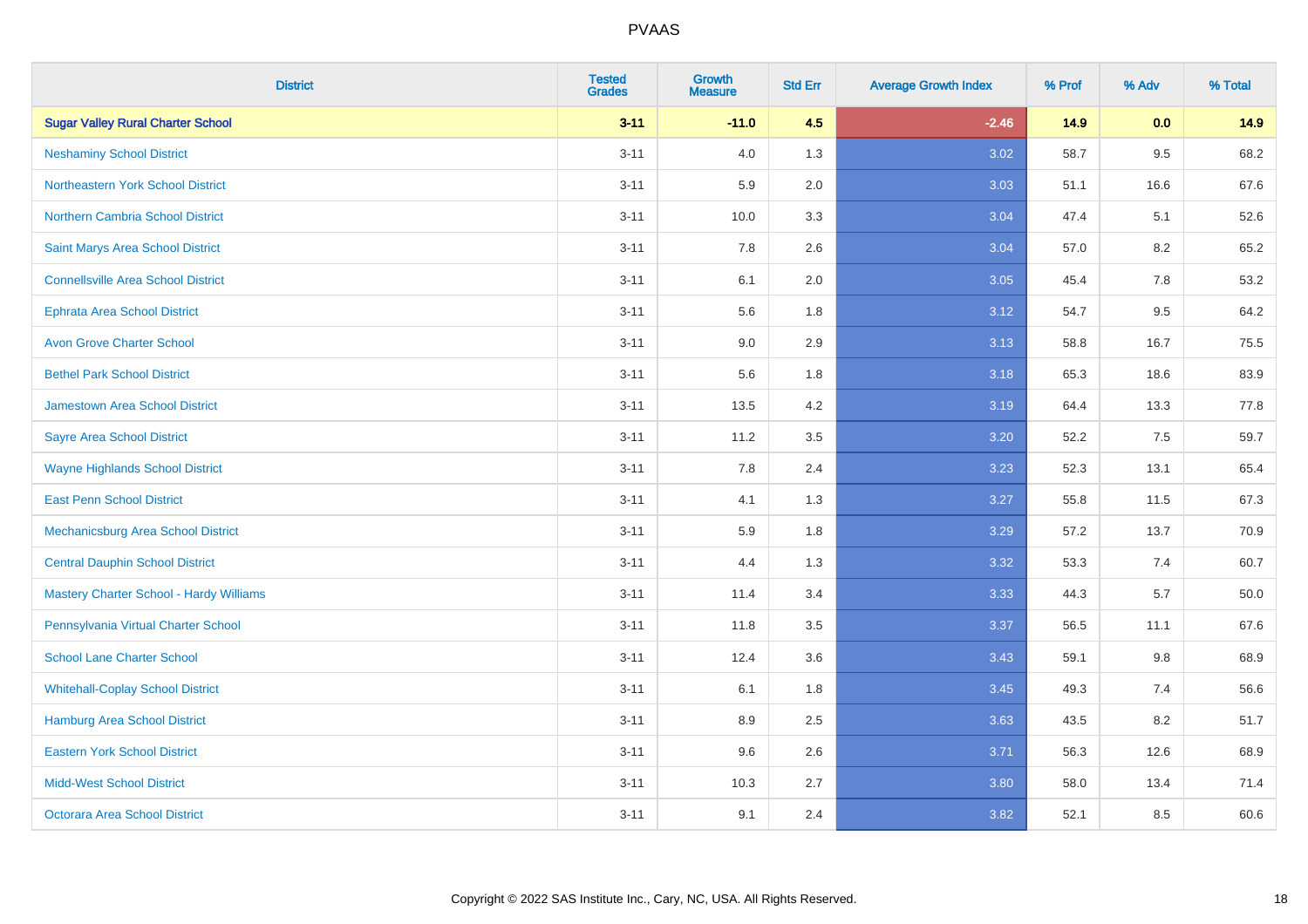| <b>District</b>                               | <b>Tested</b><br><b>Grades</b> | <b>Growth</b><br><b>Measure</b> | <b>Std Err</b> | <b>Average Growth Index</b> | % Prof | % Adv | % Total |
|-----------------------------------------------|--------------------------------|---------------------------------|----------------|-----------------------------|--------|-------|---------|
| <b>Sugar Valley Rural Charter School</b>      | $3 - 11$                       | $-11.0$                         | 4.5            | $-2.46$                     | 14.9   | 0.0   | 14.9    |
| Eastern Lebanon County School District        | $3 - 11$                       | 8.6                             | 2.2            | 3.84                        | 48.8   | 11.4  | 60.3    |
| Lake-Lehman School District                   | $3 - 11$                       | 10.8                            | 2.7            | 3.93                        | 55.3   | 7.9   | 63.2    |
| <b>Greenwood School District</b>              | $3 - 11$                       | 15.9                            | 3.9            | 4.11                        | 50.0   | 25.0  | 75.0    |
| <b>Moon Area School District</b>              | $3 - 11$                       | 8.2                             | 1.9            | 4.25                        | 58.7   | 18.5  | 77.2    |
| <b>Parkland School District</b>               | $3 - 11$                       | 5.3                             | 1.2            | 4.30                        | 58.0   | 22.3  | 80.4    |
| <b>Iroquois School District</b>               | $3 - 11$                       | 13.1                            | 3.0            | 4.35                        | 48.2   | 7.8   | 56.0    |
| <b>Spring-Ford Area School District</b>       | $3 - 11$                       | 6.0                             | 1.3            | 4.46                        | 60.8   | 16.5  | 77.4    |
| Northern Bedford County School District       | $3 - 11$                       | 16.5                            | 3.6            | 4.58                        | 51.7   | 20.0  | 71.7    |
| <b>Littlestown Area School District</b>       | $3 - 11$                       | 11.4                            | 2.5            | 4.62                        | 55.2   | 10.4  | 65.6    |
| <b>Conestoga Valley School District</b>       | $3 - 11$                       | 8.7                             | 1.8            | 4.69                        | 60.3   | 13.5  | 73.8    |
| <b>Derry Area School District</b>             | $3 - 11$                       | 13.2                            | 2.8            | 4.69                        | 60.0   | 12.5  | 72.5    |
| <b>Fort Leboeuf School District</b>           | $3 - 11$                       | 11.7                            | 2.5            | 4.73                        | 48.5   | 21.1  | 69.6    |
| <b>Shippensburg Area School District</b>      | $3 - 11$                       | 9.3                             | 1.9            | 4.84                        | 53.1   | 10.2  | 63.3    |
| <b>York Suburban School District</b>          | $3 - 11$                       | 10.1                            | 2.1            | 4.91                        | 53.5   | 27.8  | 81.3    |
| <b>West Perry School District</b>             | $3 - 11$                       | 12.5                            | 2.5            | 4.99                        | 56.6   | 8.4   | 65.0    |
| <b>Cornwall-Lebanon School District</b>       | $3 - 11$                       | 8.3                             | 1.6            | 5.08                        | 47.2   | 8.4   | 55.6    |
| <b>Cocalico School District</b>               | $3 - 11$                       | 10.6                            | 2.0            | 5.18                        | 50.8   | 14.1  | 64.8    |
| <b>Haverford Township School District</b>     | $3 - 11$                       | 8.0                             | 1.5            | 5.27                        | 53.0   | 25.5  | 78.6    |
| Fox Chapel Area School District               | $3 - 11$                       | 9.8                             | 1.8            | 5.36                        | 56.6   | 28.6  | 85.2    |
| <b>Mifflin County School District</b>         | $3 - 11$                       | 9.1                             | 1.7            | 5.49                        | 47.1   | 6.7   | 53.8    |
| <b>Unionville-Chadds Ford School District</b> | $3 - 11$                       | 17.1                            | 3.1            | 5.51                        | 68.1   | 13.2  | 81.3    |
| <b>Mountain View School District</b>          | $3 - 11$                       | 20.9                            | 3.5            | 5.91                        | 57.8   | 20.3  | 78.1    |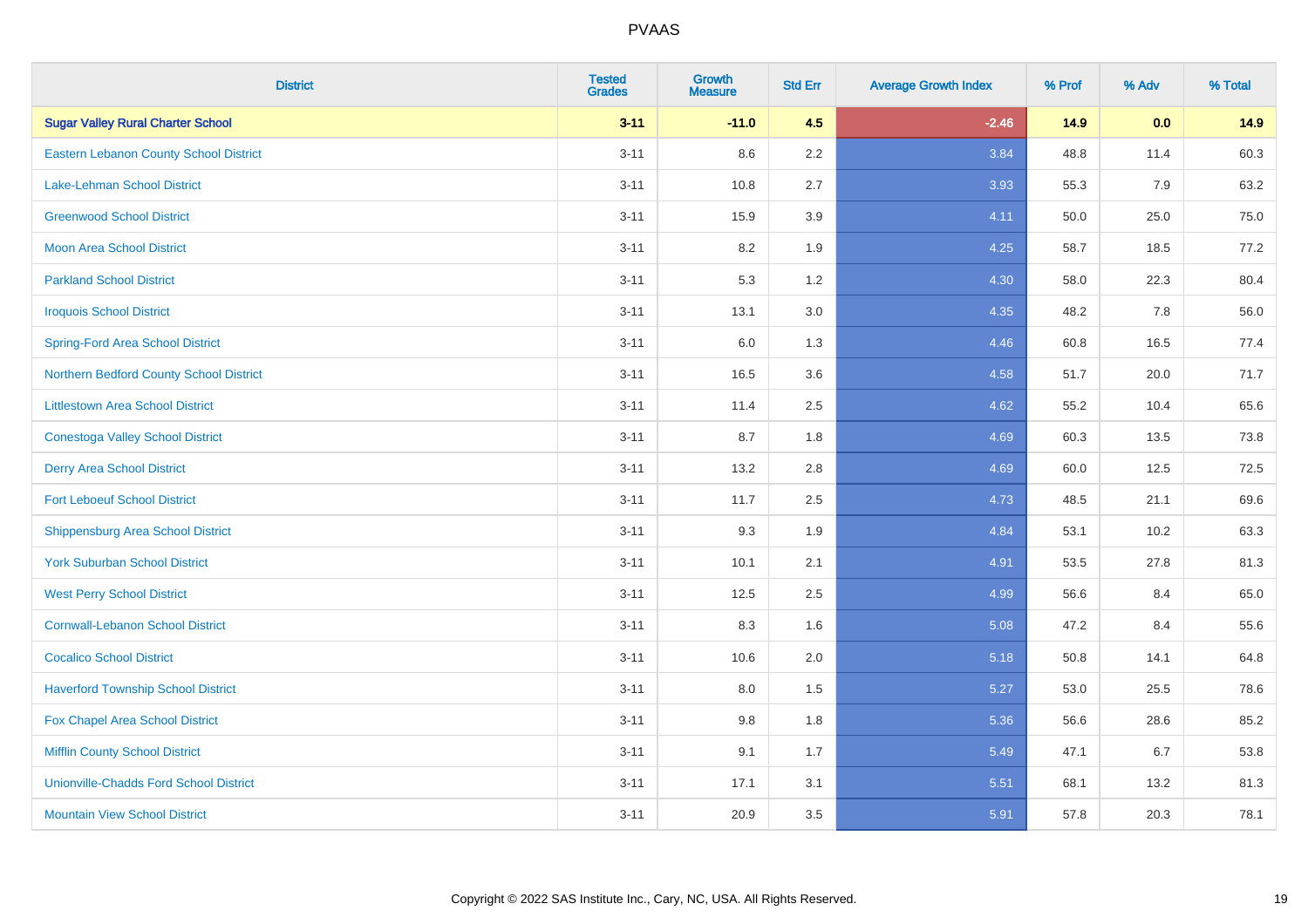| <b>District</b>                             | <b>Tested</b><br><b>Grades</b> | Growth<br><b>Measure</b> | <b>Std Err</b> | <b>Average Growth Index</b> | % Prof | % Adv | % Total |
|---------------------------------------------|--------------------------------|--------------------------|----------------|-----------------------------|--------|-------|---------|
| <b>Sugar Valley Rural Charter School</b>    | $3 - 11$                       | $-11.0$                  | 4.5            | $-2.46$                     | 14.9   | 0.0   | 14.9    |
| <b>Saucon Valley School District</b>        | $3 - 11$                       | 14.7                     | 2.5            | 5.98                        | 48.7   | 20.2  | 69.0    |
| <b>Abington Heights School District</b>     | $3 - 11$                       | 13.5                     | 2.2            | 6.27                        | 58.3   | 16.2  | 74.5    |
| <b>Pine-Richland School District</b>        | $3 - 11$                       | 11.5                     | 1.8            | 6.31                        | 60.6   | 24.4  | 85.0    |
| <b>Deer Lakes School District</b>           | $3 - 11$                       | 17.0                     | 2.7            | 6.32                        | 61.5   | 16.4  | 77.9    |
| <b>Hazleton Area School District</b>        | $3 - 11$                       | 9.6                      | 1.4            | 6.77                        | 45.0   | 7.8   | 52.9    |
| <b>Southern York County School District</b> | $3 - 11$                       | 14.2                     | 2.1            | 6.91                        | 55.1   | 18.1  | 73.1    |
| <b>Delaware Valley School District</b>      | $3 - 11$                       | 12.6                     | 1.8            | 6.93                        | 55.2   | 16.2  | 71.4    |
| <b>Reading School District</b>              | $3 - 11$                       | 10.1                     | 1.4            | 7.25                        | 24.7   | 2.4   | 27.2    |
| <b>Valley View School District</b>          | $3 - 11$                       | 18.1                     | 2.4            | 7.42                        | 53.7   | 14.7  | 68.4    |
| Pennsylvania Cyber Charter School           | $3 - 11$                       | 11.6                     | 1.5            | 7.54                        | 46.3   | 5.0   | 51.3    |
| <b>Upper Merion Area School District</b>    | $3 - 11$                       | 15.3                     | 2.0            | 7.62                        | 59.3   | 19.3  | 78.6    |
| <b>Council Rock School District</b>         | $3 - 11$                       | 8.9                      | 1.2            | 7.65                        | 62.8   | 16.6  | 79.4    |
| <b>Penn-Trafford School District</b>        | $3 - 11$                       | 13.4                     | 1.7            | 7.87                        | 62.3   | 21.9  | 84.2    |
| <b>Pennsbury School District</b>            | $3 - 11$                       | 11.7                     | 1.5            | 7.90                        | 60.1   | 21.3  | 81.3    |
| <b>Great Valley School District</b>         | $3 - 11$                       | 15.0                     | 1.9            | 7.98                        | 50.0   | 35.0  | 85.0    |
| Northern York County School District        | $3 - 11$                       | 15.6                     | 2.0            | 7.98                        | 57.4   | 11.5  | 68.8    |
| <b>Springfield School District</b>          | $3 - 11$                       | 13.8                     | 1.7            | 7.99                        | 60.9   | 21.5  | 82.4    |
| <b>Bethlehem Area School District</b>       | $3 - 11$                       | 9.3                      | 1.1            | 8.15                        | 44.7   | 12.0  | 56.7    |
| <b>Colonial School District</b>             | $3 - 11$                       | 14.0                     | 1.7            | 8.21                        | 60.2   | 19.6  | 79.8    |
| <b>Souderton Area School District</b>       | $3 - 11$                       | 12.4                     | 1.5            | 8.28                        | 61.7   | 15.2  | 76.9    |
| <b>North Penn School District</b>           | $3 - 11$                       | 9.1                      | 1.1            | 8.36                        | 55.8   | 17.0  | 72.8    |
| <b>Dallastown Area School District</b>      | $3 - 11$                       | 13.5                     | 1.5            | 8.84                        | 56.0   | 17.9  | 73.8    |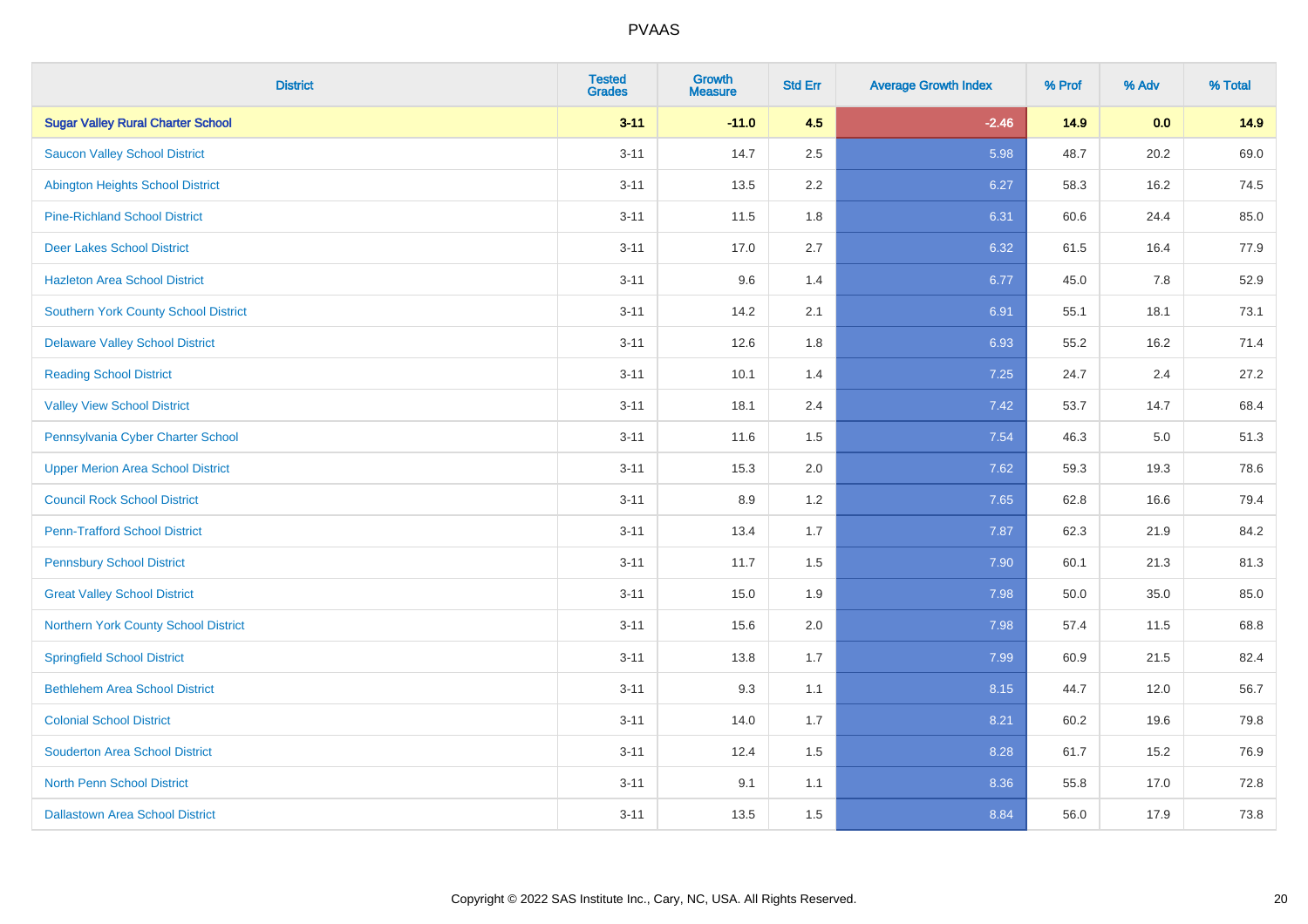| <b>District</b>                           | <b>Tested</b><br><b>Grades</b> | Growth<br><b>Measure</b> | <b>Std Err</b> | <b>Average Growth Index</b> | % Prof | % Adv   | % Total |
|-------------------------------------------|--------------------------------|--------------------------|----------------|-----------------------------|--------|---------|---------|
| <b>Sugar Valley Rural Charter School</b>  | $3 - 11$                       | $-11.0$                  | 4.5            | $-2.46$                     | 14.9   | 0.0     | 14.9    |
| <b>Norwin School District</b>             | $3 - 11$                       | 18.0                     | 1.7            | 10.37                       | 58.5   | 27.0    | 85.4    |
| <b>West Chester Area School District</b>  | $3 - 11$                       | 12.6                     | 1.2            | 10.38                       | 66.8   | 20.2    | 87.0    |
| <b>Upper Saint Clair School District</b>  | $3 - 11$                       | 18.5                     | 1.7            | 10.65                       | 61.8   | 30.1    | 91.9    |
| <b>Downingtown Area School District</b>   | $3 - 11$                       | 12.1                     | 1.1            | 10.67                       | 60.0   | 23.5    | 83.6    |
| <b>Upper Perkiomen School District</b>    | $3 - 11$                       | 22.1                     | 2.1            | 10.74                       | 57.7   | 13.2    | 70.9    |
| <b>North Allegheny School District</b>    | $3 - 11$                       | 17.4                     | 1.3            | 13.52                       | 59.5   | 28.1    | 87.6    |
| <b>State College Area School District</b> | $3 - 11$                       | 20.5                     | 1.4            | 14.33                       | 58.0   | 25.9    | 84.0    |
| <b>Lower Merion School District</b>       | $3 - 11$                       | 19.0                     | 1.3            | 14.93                       | 55.6   | 29.9    | 85.5    |
| <b>York City School District</b>          | $3 - 12$                       | $-28.9$                  | 2.1            | $-13.59$                    | 6.0    | 0.3     | 6.2     |
| <b>Lancaster School District</b>          | $3 - 12$                       | $-15.8$                  | 1.5            | $-10.90$                    | 14.6   | 2.3     | 16.9    |
| <b>Erie City School District</b>          | $3-12$                         | $-14.5$                  | 1.6            | $-9.26$                     | 25.4   | 3.0     | 28.4    |
| <b>Norristown Area School District</b>    | $3 - 12$                       | $-12.8$                  | 1.6            | $-7.98$                     | 23.5   | $2.3\,$ | 25.7    |
| <b>Tulpehocken Area School District</b>   | $3 - 12$                       | $-13.7$                  | 2.8            | $-4.81$                     | 36.7   | 2.8     | 39.4    |
| <b>Penns Manor Area School District</b>   | $3 - 12$                       | $-17.0$                  | 3.7            | $-4.52$                     | 29.7   | 3.1     | 32.8    |
| <b>Annville-Cleona School District</b>    | $3 - 12$                       | $-12.1$                  | 2.7            | $-4.46$                     | 34.9   | 7.8     | 42.6    |
| <b>Lampeter-Strasburg School District</b> | $3 - 12$                       | $-8.6$                   | 2.0            | $-4.33$                     | 55.1   | 9.8     | 64.8    |
| <b>West Mifflin Area School District</b>  | $3 - 12$                       | $-12.3$                  | 2.9            | $-4.22$                     | 39.7   | 10.3    | 50.0    |
| Catasauqua Area School District           | $3 - 12$                       | $-12.1$                  | 3.0            | $-4.00$                     | 36.8   | 7.6     | 44.3    |
| <b>Bradford Area School District</b>      | $3-12$                         | $-9.3$                   | 2.4            | $-3.87$                     | 45.8   | 8.3     | 54.2    |
| Northern Lehigh School District           | $3 - 12$                       | $-10.4$                  | 2.7            | $-3.82$                     | 28.0   | 9.3     | 37.3    |
| <b>Interboro School District</b>          | $3 - 12$                       | $-7.3$                   | 2.1            | $-3.43$                     | 46.6   | 4.8     | 51.4    |
| <b>Tamaqua Area School District</b>       | $3-12$                         | $-8.2$                   | 2.5            | $-3.24$                     | 44.5   | 1.9     | 46.4    |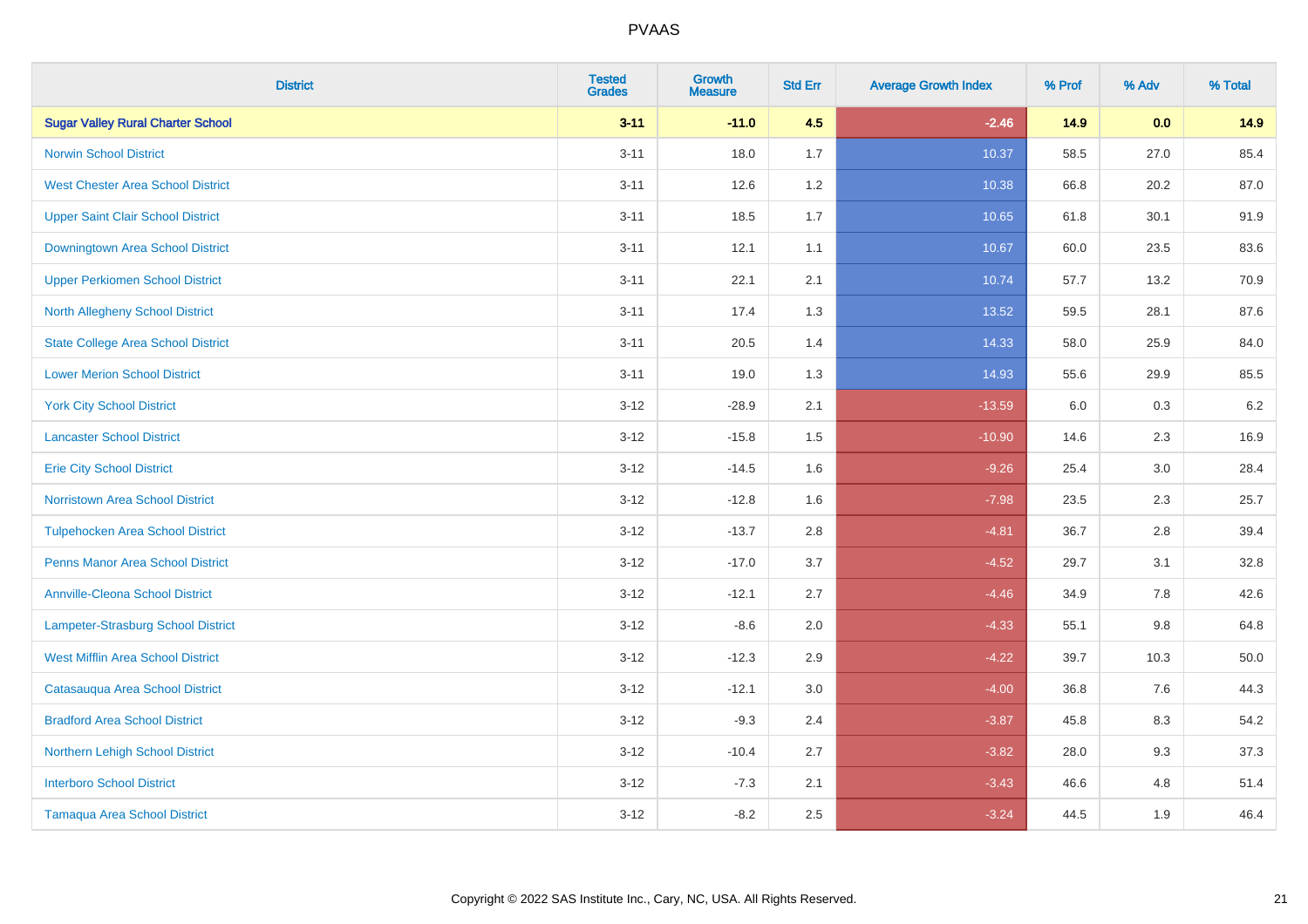| <b>District</b>                                 | <b>Tested</b><br><b>Grades</b> | <b>Growth</b><br><b>Measure</b> | <b>Std Err</b> | <b>Average Growth Index</b> | % Prof | % Adv   | % Total |
|-------------------------------------------------|--------------------------------|---------------------------------|----------------|-----------------------------|--------|---------|---------|
| <b>Sugar Valley Rural Charter School</b>        | $3 - 11$                       | $-11.0$                         | 4.5            | $-2.46$                     | 14.9   | 0.0     | 14.9    |
| <b>Waynesboro Area School District</b>          | $3 - 12$                       | $-6.1$                          | 1.9            | $-3.20$                     | 50.0   | $6.8\,$ | 56.8    |
| <b>Conneaut School District</b>                 | $3 - 12$                       | $-7.5$                          | 2.6            | $-2.91$                     | 38.4   | 7.4     | 45.8    |
| <b>Easton Area School District</b>              | $3 - 12$                       | $-4.1$                          | 1.4            | $-2.91$                     | 39.9   | 4.0     | 43.9    |
| <b>Union City Area School District</b>          | $3-12$                         | $-10.2$                         | 3.6            | $-2.87$                     | 42.9   | 3.2     | 46.0    |
| <b>Northern Potter School District</b>          | $3 - 12$                       | $-13.1$                         | 4.6            | $-2.84$                     | 37.5   | 0.0     | 37.5    |
| <b>Quakertown Community School District</b>     | $3 - 12$                       | $-4.4$                          | 1.6            | $-2.70$                     | 56.5   | 10.0    | 66.6    |
| <b>New Castle Area School District</b>          | $3 - 12$                       | $-6.4$                          | 2.4            | $-2.66$                     | 32.5   | 4.3     | 36.8    |
| Northern Tioga School District                  | $3 - 12$                       | $-7.5$                          | 2.8            | $-2.64$                     | 54.0   | 1.2     | 55.2    |
| <b>Juniata County School District</b>           | $3-12$                         | $-4.9$                          | 2.1            | $-2.26$                     | 38.5   | 2.9     | 41.4    |
| <b>Keystone Education Center Charter School</b> | $3 - 12$                       | $-12.9$                         | 5.9            | $-2.19$                     | 28.0   | 0.0     | 28.0    |
| Susquehanna Township School District            | $3 - 12$                       | $-5.8$                          | 2.7            | $-2.17$                     | 36.0   | 5.6     | 41.6    |
| <b>Forest City Regional School District</b>     | $3 - 12$                       | $-6.0$                          | $3.0\,$        | $-1.96$                     | 44.1   | $0.0\,$ | 44.1    |
| <b>Central Columbia School District</b>         | $3 - 12$                       | $-4.8$                          | 2.6            | $-1.86$                     | 53.7   | 14.8    | 68.5    |
| <b>Brownsville Area School District</b>         | $3 - 12$                       | $-7.2$                          | 3.9            | $-1.83$                     | 34.4   | 6.1     | 40.5    |
| <b>Old Forge School District</b>                | $3 - 12$                       | $-5.9$                          | 3.4            | $-1.73$                     | 52.9   | 7.1     | 60.0    |
| <b>Twin Valley School District</b>              | $3 - 12$                       | $-3.6$                          | 2.1            | $-1.69$                     | 49.6   | 7.1     | 56.8    |
| <b>Pottstown School District</b>                | $3 - 12$                       | $-4.0$                          | 2.4            | $-1.68$                     | 29.8   | 1.2     | 31.0    |
| <b>Bristol Borough School District</b>          | $3 - 12$                       | $-4.3$                          | 3.4            | $-1.27$                     | 39.7   | 1.3     | 41.0    |
| <b>Apollo-Ridge School District</b>             | $3 - 12$                       | $-4.7$                          | 3.7            | $-1.24$                     | 50.0   | 10.0    | 60.0    |
| <b>Scranton School District</b>                 | $3-12$                         | $-2.9$                          | 2.4            | $-1.22$                     | 45.6   | 3.6     | 49.1    |
| <b>Chestnut Ridge School District</b>           | $3 - 12$                       | $-3.4$                          | 2.9            | $-1.17$                     | 46.6   | 5.8     | 52.4    |
| <b>Conemaugh Township Area School District</b>  | $3 - 12$                       | $-3.7$                          | 3.4            | $-1.09$                     | 53.8   | 17.6    | 71.4    |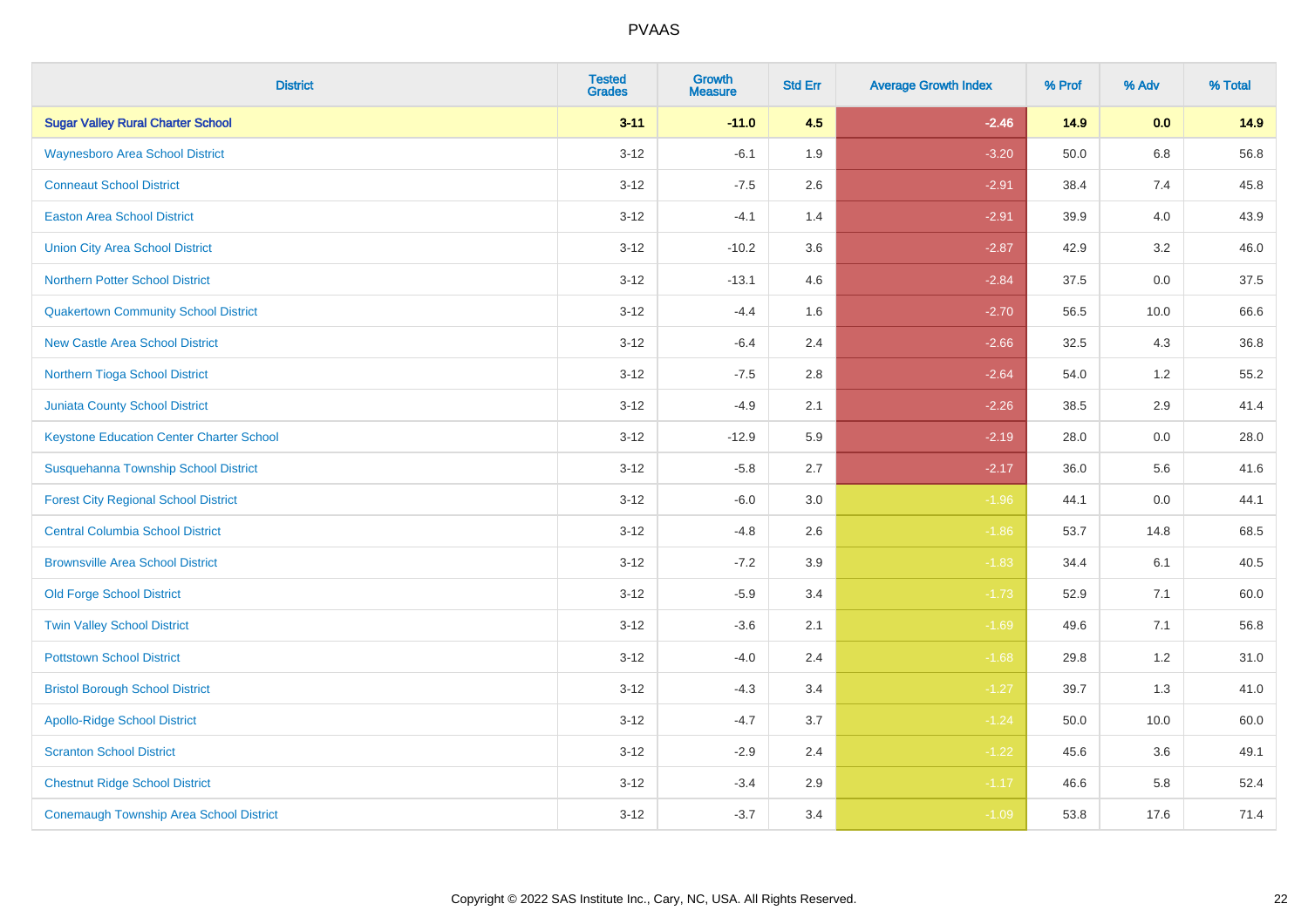| <b>District</b>                               | <b>Tested</b><br><b>Grades</b> | <b>Growth</b><br><b>Measure</b> | <b>Std Err</b> | <b>Average Growth Index</b> | % Prof | % Adv | % Total |
|-----------------------------------------------|--------------------------------|---------------------------------|----------------|-----------------------------|--------|-------|---------|
| <b>Sugar Valley Rural Charter School</b>      | $3 - 11$                       | $-11.0$                         | 4.5            | $-2.46$                     | 14.9   | 0.0   | 14.9    |
| <b>Columbia Borough School District</b>       | $3 - 12$                       | $-3.1$                          | 3.5            | $-0.89$                     | 29.5   | 1.9   | 31.4    |
| <b>Conemaugh Valley School District</b>       | $3 - 12$                       | $-3.2$                          | 4.1            | $-0.78$                     | 48.2   | 5.6   | 53.7    |
| <b>Turkeyfoot Valley Area School District</b> | $3 - 12$                       | $-4.3$                          | 5.6            | $-0.76$                     | 22.0   | 5.1   | 27.1    |
| <b>Clarion-Limestone Area School District</b> | $3 - 12$                       | $-2.5$                          | 4.1            | $-0.60$                     | 56.8   | 6.8   | 63.6    |
| <b>Manheim Township School District</b>       | $3-12$                         | $-0.9$                          | 1.6            | $-0.58$                     | 53.2   | 15.5  | 68.7    |
| <b>Elizabethtown Area School District</b>     | $3 - 12$                       | $-0.9$                          | 1.9            | $-0.47$                     | 50.0   | 11.2  | 61.2    |
| <b>Conewago Valley School District</b>        | $3 - 12$                       | $-0.9$                          | 2.0            | $-0.45$                     | 51.7   | 9.6   | 61.3    |
| <b>Bangor Area School District</b>            | $3 - 12$                       | $-0.9$                          | 2.0            | $-0.43$                     | 44.3   | 4.7   | 49.0    |
| <b>Panther Valley School District</b>         | $3 - 12$                       | $-0.6$                          | 3.3            | $-0.19$                     | 47.9   | 4.3   | 52.1    |
| <b>Millville Area School District</b>         | $3 - 12$                       | $-0.9$                          | 4.7            | $-0.18$                     | 51.4   | 5.4   | 56.8    |
| <b>Kutztown Area School District</b>          | $3 - 12$                       | $-0.2$                          | 3.2            | $-0.05$                     | 55.4   | 13.3  | 68.7    |
| <b>Avella Area School District</b>            | $3 - 12$                       | $-0.3$                          | 4.7            | $-0.05$                     | 49.3   | 14.5  | 63.8    |
| <b>Smethport Area School District</b>         | $3 - 12$                       | 0.6                             | 3.9            | 0.15                        | 37.0   | 1.8   | 38.9    |
| <b>Wyomissing Area School District</b>        | $3 - 12$                       | $0.8\,$                         | 2.6            | 0.33                        | 55.7   | 17.6  | 73.3    |
| <b>Tussey Mountain School District</b>        | $3 - 12$                       | 1.5                             | 3.7            | 0.40                        | 38.6   | 1.8   | 40.4    |
| <b>Newport School District</b>                | $3 - 12$                       | 1.4                             | 3.5            | 0.41                        | 51.5   | 10.3  | 61.8    |
| <b>Roberto Clemente Charter School</b>        | $3 - 12$                       | 2.2                             | 4.9            | 0.45                        | 27.5   | 5.0   | 32.5    |
| <b>Purchase Line School District</b>          | $3 - 12$                       | 1.7                             | 3.5            | 0.47                        | 43.1   | 5.4   | 48.5    |
| <b>Radnor Township School District</b>        | $3 - 12$                       | 1.0                             | 2.1            | 0.50                        | 65.0   | 23.2  | 88.2    |
| <b>Union School District</b>                  | $3 - 12$                       | 2.3                             | 4.2            | 0.54                        | 32.6   | 7.0   | 39.5    |
| Camp Hill School District                     | $3 - 12$                       | 2.3                             | 3.0            | 0.78                        | 53.6   | 17.5  | 71.1    |
| <b>North Clarion County School District</b>   | $3 - 12$                       | 3.7                             | 4.3            | 0.85                        | 67.5   | 15.0  | 82.5    |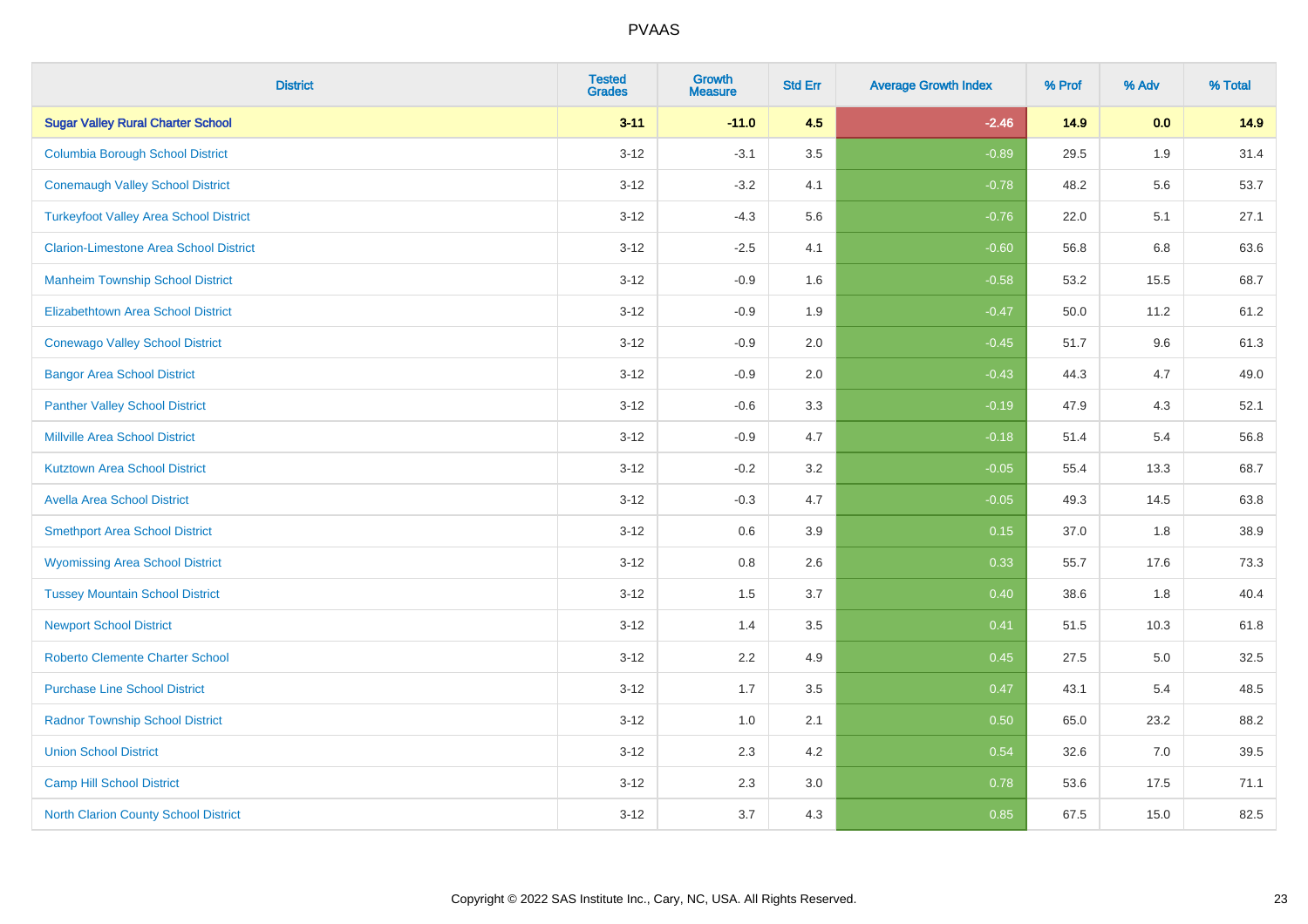| <b>District</b>                                        | <b>Tested</b><br><b>Grades</b> | <b>Growth</b><br><b>Measure</b> | <b>Std Err</b> | <b>Average Growth Index</b> | % Prof | % Adv | % Total |
|--------------------------------------------------------|--------------------------------|---------------------------------|----------------|-----------------------------|--------|-------|---------|
| <b>Sugar Valley Rural Charter School</b>               | $3 - 11$                       | $-11.0$                         | 4.5            | $-2.46$                     | 14.9   | 0.0   | 14.9    |
| <b>Woodland Hills School District</b>                  | $3 - 12$                       | 3.2                             | 2.6            | 1.22                        | 31.4   | 3.6   | 35.0    |
| <b>Donegal School District</b>                         | $3 - 12$                       | 3.1                             | 2.4            | 1.29                        | 60.6   | 9.1   | 69.7    |
| <b>West York Area School District</b>                  | $3 - 12$                       | 3.2                             | 2.3            | 1.38                        | 53.8   | 4.4   | 58.2    |
| <b>Loyalsock Township School District</b>              | $3 - 12$                       | 4.2                             | 2.8            | 1.47                        | 54.3   | 2.1   | 56.4    |
| <b>Hermitage School District</b>                       | $3 - 12$                       | $3.8\,$                         | 2.4            | 1.60                        | 57.5   | 9.3   | 66.8    |
| <b>Oswayo Valley School District</b>                   | $3 - 12$                       | 8.5                             | $5.0\,$        | 1.68                        | 50.0   | 16.7  | 66.7    |
| <b>Pottsville Area School District</b>                 | $3 - 12$                       | 4.4                             | 2.3            | 1.94                        | 44.8   | 5.4   | 50.2    |
| <b>West Allegheny School District</b>                  | $3 - 12$                       | 4.0                             | 2.1            | 1.96                        | 63.1   | 15.7  | 78.8    |
| Altoona Area School District                           | $3 - 12$                       | 3.3                             | 1.6            | 1.99                        | 47.7   | 8.2   | 55.9    |
| <b>Chester Charter Scholars Academy Charter School</b> | $3 - 12$                       | 8.4                             | 4.1            | 2.03                        | 23.4   | 0.0   | 23.4    |
| <b>South Western School District</b>                   | $3 - 12$                       | 3.9                             | 1.9            | 2.08                        | 60.2   | 8.1   | 68.3    |
| <b>Grove City Area School District</b>                 | $3 - 12$                       | 5.1                             | 2.4            | 2.09                        | 36.4   | 16.5  | 52.8    |
| <b>Eastern Lancaster County School District</b>        | $3 - 12$                       | 4.5                             | 2.2            | 2.09                        | 46.3   | 11.4  | 57.6    |
| Pennsylvania Distance Learning Charter School          | $3 - 12$                       | 9.3                             | 4.2            | 2.22                        | 42.2   | 3.1   | 45.3    |
| Lincoln Leadership Academy Charter School              | $3 - 12$                       | 14.2                            | 6.4            | 2.22                        | 23.5   | 0.0   | 23.5    |
| People For People Charter School                       | $3 - 12$                       | 13.3                            | 5.5            | 2.43                        | 13.5   | 0.0   | 13.5    |
| <b>Wyalusing Area School District</b>                  | $3 - 12$                       | 8.8                             | 3.3            | 2.68                        | 54.6   | 11.7  | 66.2    |
| <b>Hempfield Area School District</b>                  | $3 - 12$                       | 4.6                             | 1.6            | 2.86                        | 53.5   | 20.1  | 73.6    |
| Daniel Boone Area School District                      | $3 - 12$                       | 5.7                             | 2.0            | 2.88                        | 51.0   | 11.5  | 62.6    |
| <b>Dover Area School District</b>                      | $3 - 12$                       | 6.0                             | 2.1            | 2.94                        | 52.2   | 6.0   | 58.2    |
| <b>Cranberry Area School District</b>                  | $3 - 12$                       | 9.2                             | 3.0            | 3.04                        | 47.5   | 10.2  | 57.6    |
| Ambridge Area School District                          | $3 - 12$                       | 9.1                             | 2.6            | 3.46                        | 50.4   | 10.7  | 61.1    |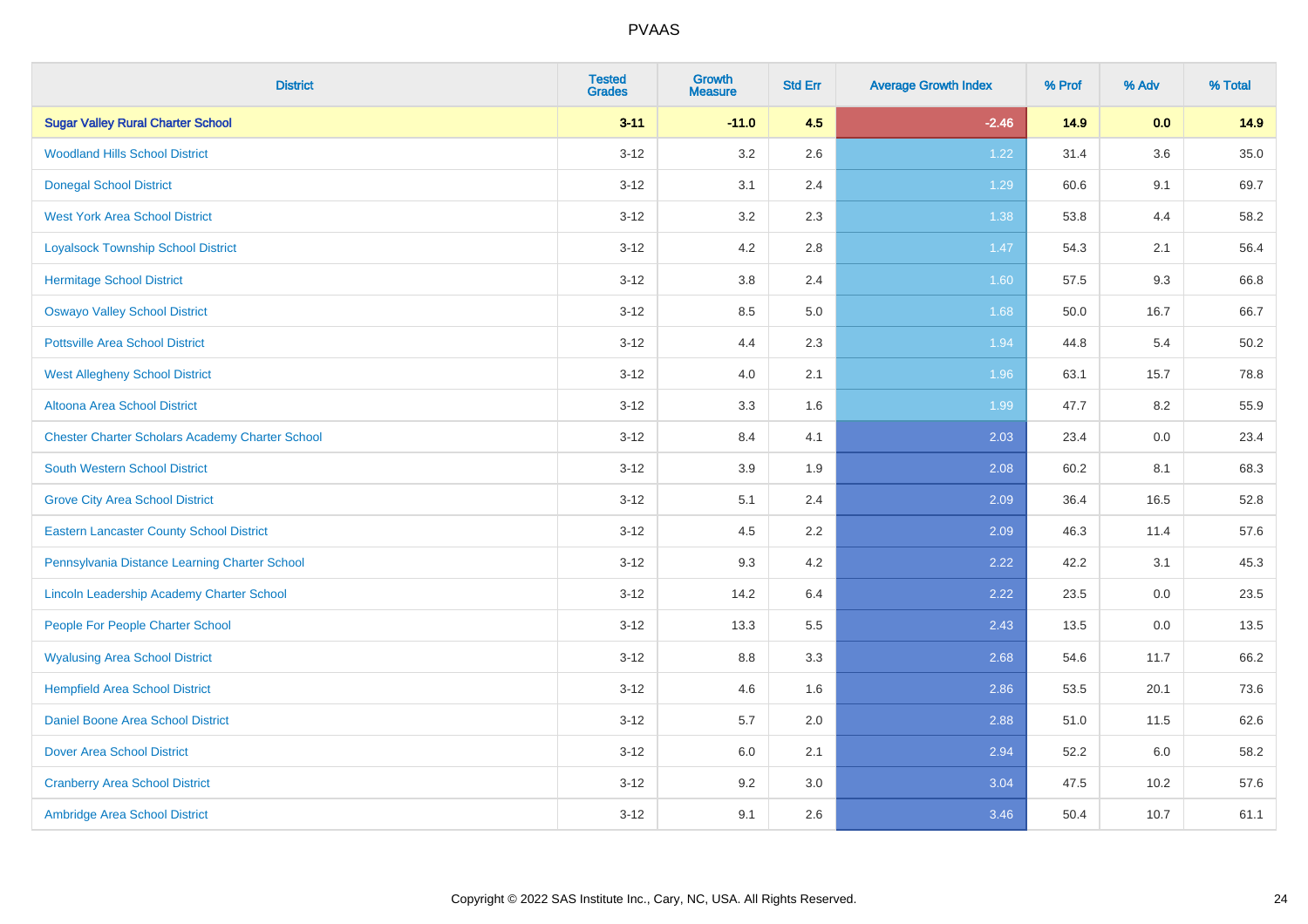| <b>District</b>                               | <b>Tested</b><br><b>Grades</b> | <b>Growth</b><br><b>Measure</b> | <b>Std Err</b> | <b>Average Growth Index</b> | % Prof | % Adv | % Total |
|-----------------------------------------------|--------------------------------|---------------------------------|----------------|-----------------------------|--------|-------|---------|
| <b>Sugar Valley Rural Charter School</b>      | $3 - 11$                       | $-11.0$                         | 4.5            | $-2.46$                     | 14.9   | 0.0   | 14.9    |
| Pen Argyl Area School District                | $3 - 12$                       | 9.2                             | 2.7            | 3.46                        | 50.0   | 12.6  | 62.6    |
| Selinsgrove Area School District              | $3 - 12$                       | 8.3                             | 2.3            | 3.54                        | 56.8   | 10.0  | 66.8    |
| <b>West Shore School District</b>             | $3 - 12$                       | 5.0                             | 1.4            | 3.59                        | 54.2   | 9.4   | 63.6    |
| <b>Mckeesport Area School District</b>        | $3 - 12$                       | 9.0                             | 2.4            | 3.72                        | 31.0   | 4.5   | 35.5    |
| <b>Allentown City School District</b>         | $3 - 12$                       | 5.3                             | 1.4            | 3.88                        | 25.3   | 2.7   | 28.0    |
| <b>William Penn School District</b>           | $3 - 12$                       | 8.3                             | 2.1            | 3.99                        | 35.6   | 3.0   | 38.7    |
| <b>Greater Nanticoke Area School District</b> | $3 - 12$                       | 11.2                            | 2.8            | 4.01                        | 38.0   | 12.4  | 50.4    |
| Montoursville Area School District            | $3 - 12$                       | 10.8                            | 2.5            | 4.24                        | 44.6   | 20.1  | 64.8    |
| Pocono Mountain School District               | $3 - 12$                       | 6.8                             | 1.5            | 4.62                        | 45.8   | 5.0   | 50.7    |
| <b>Upper Darby School District</b>            | $3 - 12$                       | 6.9                             | 1.5            | 4.62                        | 45.0   | 6.7   | 51.7    |
| Penns Valley Area School District             | $3 - 12$                       | 14.0                            | 2.9            | 4.80                        | 41.9   | 23.1  | 65.0    |
| <b>Wilson School District</b>                 | $3 - 12$                       | $8.8\,$                         | 1.5            | 5.96                        | 52.6   | 14.6  | 67.2    |
| <b>Ridley School District</b>                 | $3 - 12$                       | 10.0                            | 1.6            | 6.10                        | 45.6   | 8.2   | 53.8    |
| <b>Central York School District</b>           | $3 - 12$                       | 12.3                            | 1.7            | 7.20                        | 55.5   | 11.5  | 67.0    |
| <b>Tyrone Area School District</b>            | $3 - 12$                       | 19.7                            | 2.5            | 7.87                        | 60.4   | 16.7  | 77.1    |
| <b>Upper Dublin School District</b>           | $3 - 12$                       | 15.4                            | 1.8            | 8.53                        | 60.8   | 24.8  | 85.6    |
| Philadelphia City School District             | $3 - 12$                       | 7.5                             | 0.6            | 12.64                       | 38.4   | 7.0   | 45.4    |
| <b>Cumberland Valley School District</b>      | $3 - 12$                       | 18.5                            | 1.3            | 14.64                       | 60.7   | 23.4  | 84.1    |
| Esperanza Academy Charter School              | $4 - 11$                       | 4.0                             | 2.5            | 1.61                        | 32.4   | 0.7   | 33.1    |
| Mastery Charter School - Pickett Campus       | $6 - 10$                       | 5.6                             | 5.7            | 1.00                        | 27.8   | 0.0   | 27.8    |
| <b>Innovative Arts Academy Charter School</b> | $6 - 11$                       | $-9.1$                          | 3.7            | $-2.44$                     | 9.5    | 0.0   | 9.5     |
| La Academia Partnership Charter School        | $6 - 11$                       | $-11.0$                         | 4.7            | $-2.34$                     | 6.8    | 0.0   | 6.8     |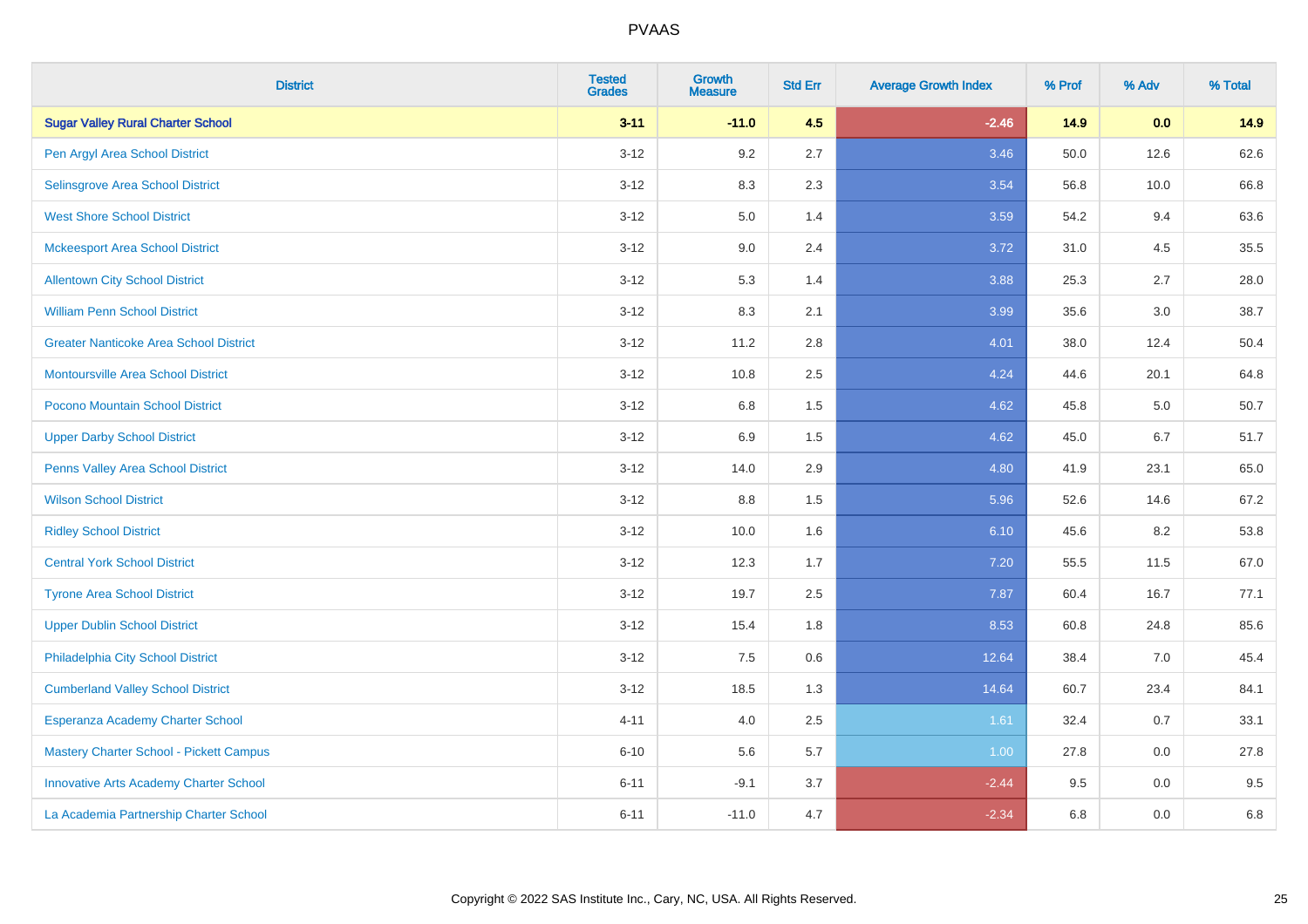| <b>District</b>                                                       | <b>Tested</b><br><b>Grades</b> | <b>Growth</b><br><b>Measure</b> | <b>Std Err</b> | <b>Average Growth Index</b> | % Prof | % Adv   | % Total |
|-----------------------------------------------------------------------|--------------------------------|---------------------------------|----------------|-----------------------------|--------|---------|---------|
| <b>Sugar Valley Rural Charter School</b>                              | $3 - 11$                       | $-11.0$                         | 4.5            | $-2.46$                     | 14.9   | 0.0     | 14.9    |
| Perseus House Charter School Of Excellence                            | $6 - 11$                       | $-5.2$                          | 3.0            | $-1.72$                     | 16.5   | 0.0     | 16.5    |
| Urban Pathways 6-12 Charter School                                    | $6 - 11$                       | 4.8                             | 6.4            | 0.75                        | 28.6   | 0.0     | 28.6    |
| Center For Student Learning Charter School At Pennsbury               | $6 - 12$                       | $-2.9$                          | 6.1            | $-0.47$                     | 42.9   | 0.0     | 42.9    |
| Dr Robert Ketterer Charter School Inc                                 | $6 - 12$                       | 10.1                            | 5.0            | 2.04                        | 14.9   | 0.4     | 15.3    |
| 21st Century Cyber Charter School                                     | $6 - 12$                       | 5.7                             | 2.3            | 2.50                        | 56.7   | 8.3     | 65.0    |
| <b>Mastery Charter School - Gratz Campus</b>                          | $7 - 10$                       | $-23.9$                         | 4.5            | $-5.29$                     | 2.9    | 0.0     | 2.9     |
| Mastery Charter School - Shoemaker Campus                             | $7 - 10$                       | 4.1                             | 3.0            | 1.34                        | 20.9   | 3.3     | 24.2    |
| <b>Achievement House Charter School</b>                               | $7 - 11$                       | $-0.7$                          | 4.0            | $-0.17$                     | 32.5   | 2.6     | 35.1    |
| <b>Mastery Charter High School-Lenfest Campus</b>                     | $7 - 11$                       | 2.5                             | 5.7            | 0.43                        | 40.0   | 0.0     | 40.0    |
| <b>Lincoln Park Performing Arts Charter School</b>                    | $7 - 11$                       | 3.6                             | 2.5            | $1.42$                      | 59.6   | 14.7    | 74.3    |
| The New Academy Charter School                                        | $8 - 11$                       | $-10.4$                         | 5.2            | $-2.00$                     | 0.0    | 0.0     | 0.0     |
| <b>West Side CTC</b>                                                  | $9 - 10$                       | $-37.4$                         | 4.3            | $-8.64$                     | 8.8    | 0.0     | $8.8\,$ |
| <b>Bucks County Technical High School</b>                             | $9 - 10$                       | $-12.0$                         | 2.5            | $-4.84$                     | 35.9   | 3.2     | 39.2    |
| <b>Columbia-Montour AVTS</b>                                          | $9 - 10$                       | $-12.5$                         | 3.0            | $-4.16$                     | 22.3   | $0.6\,$ | 22.9    |
| Preparatory Charter School Of Mathematics, Science, Tech, And Careers | $9 - 10$                       | $-4.0$                          | 2.5            | $-1.59$                     | 15.0   | $0.0\,$ | 15.0    |
| <b>Westinghouse Arts Academy Charter School</b>                       | $9 - 10$                       | $-0.7$                          | 3.6            | $-0.19$                     | 59.2   | 8.4     | 67.6    |
| <b>KIPP Dubois Charter School</b>                                     | $9 - 10$                       | 4.7                             | 3.3            | 1.40                        | 31.0   | 1.4     | 32.4    |
| Lehigh Valley Charter High School For The Arts                        | $9 - 10$                       | 7.3                             | 2.6            | 2.82                        | 62.3   | 18.2    | 80.5    |
| <b>Dauphin County Technical School</b>                                | $9 - 11$                       | $-45.5$                         | 2.6            | $-17.72$                    | 14.4   | 2.5     | 16.9    |
| Jefferson County-Dubois AVTS                                          | $9 - 11$                       | $-16.2$                         | 3.9            | $-4.16$                     | 23.0   | 0.0     | 23.0    |
| <b>Universal Audenried Charter School</b>                             | $9 - 11$                       | $-5.8$                          | 2.4            | $-2.40$                     | 14.6   | 0.0     | 14.6    |
| <b>Carbon Career &amp; Technical Institute</b>                        | $9 - 11$                       | $-5.7$                          | 3.6            | $-1.59$                     | 34.5   | 1.2     | 35.7    |